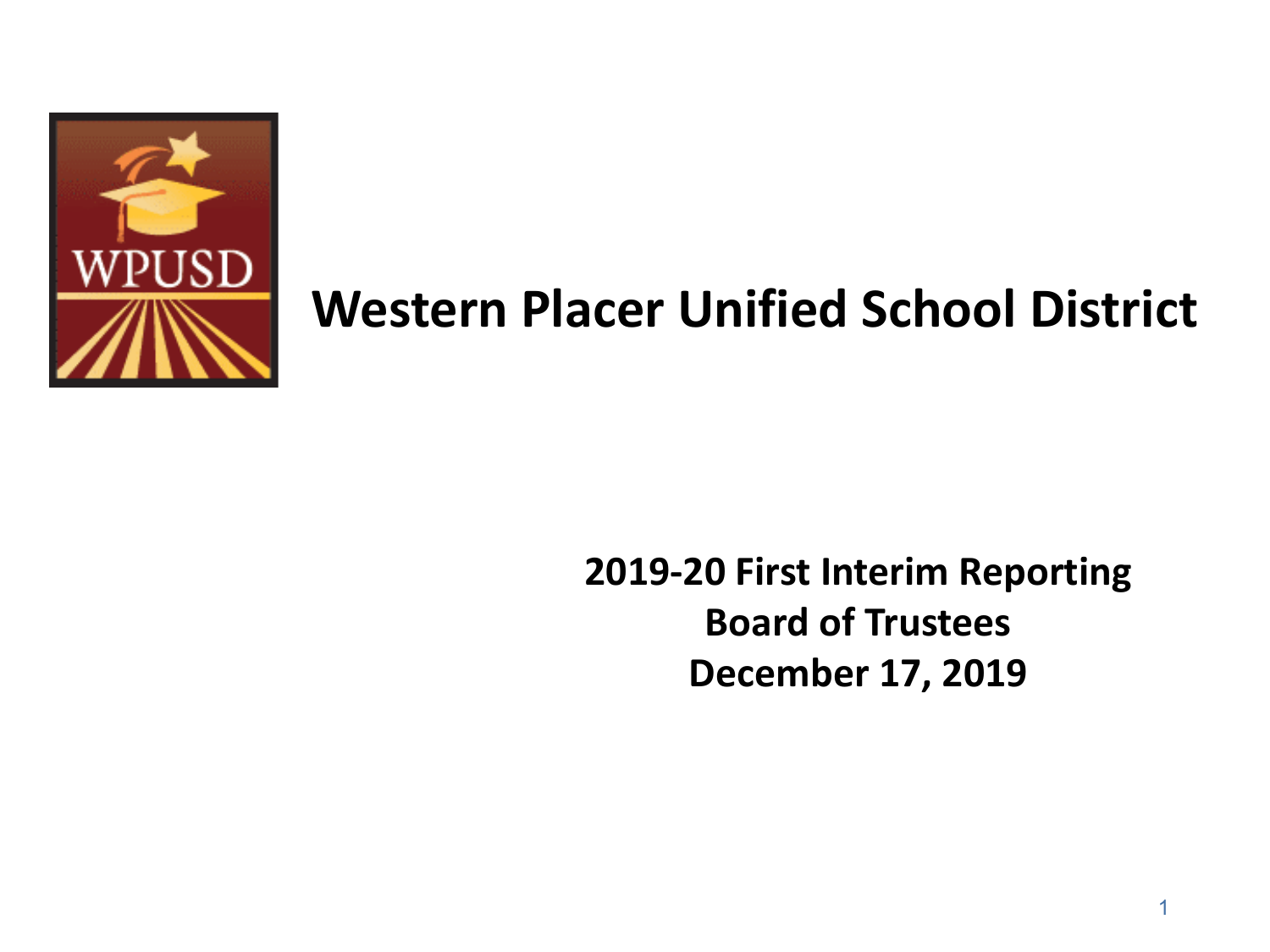### First Interim Update –2019-20 Budget

- The district's Board of Trustees shall certify in writing whether or not the district is able to meet its financial obligations for the remainder of the fiscal year and, based on current forecasts, for the two subsequent fiscal years. The certification shall be classified as positive, qualified, or negative, pursuant to standards and criteria adopted by the State Board of Education (EC §33127).
- $\blacksquare$  In certifying the 2019-20 First Interim report as positive, the Board confirms its fiduciary responsibility to maintain fiscal solvency for the current and subsequent two fiscal years.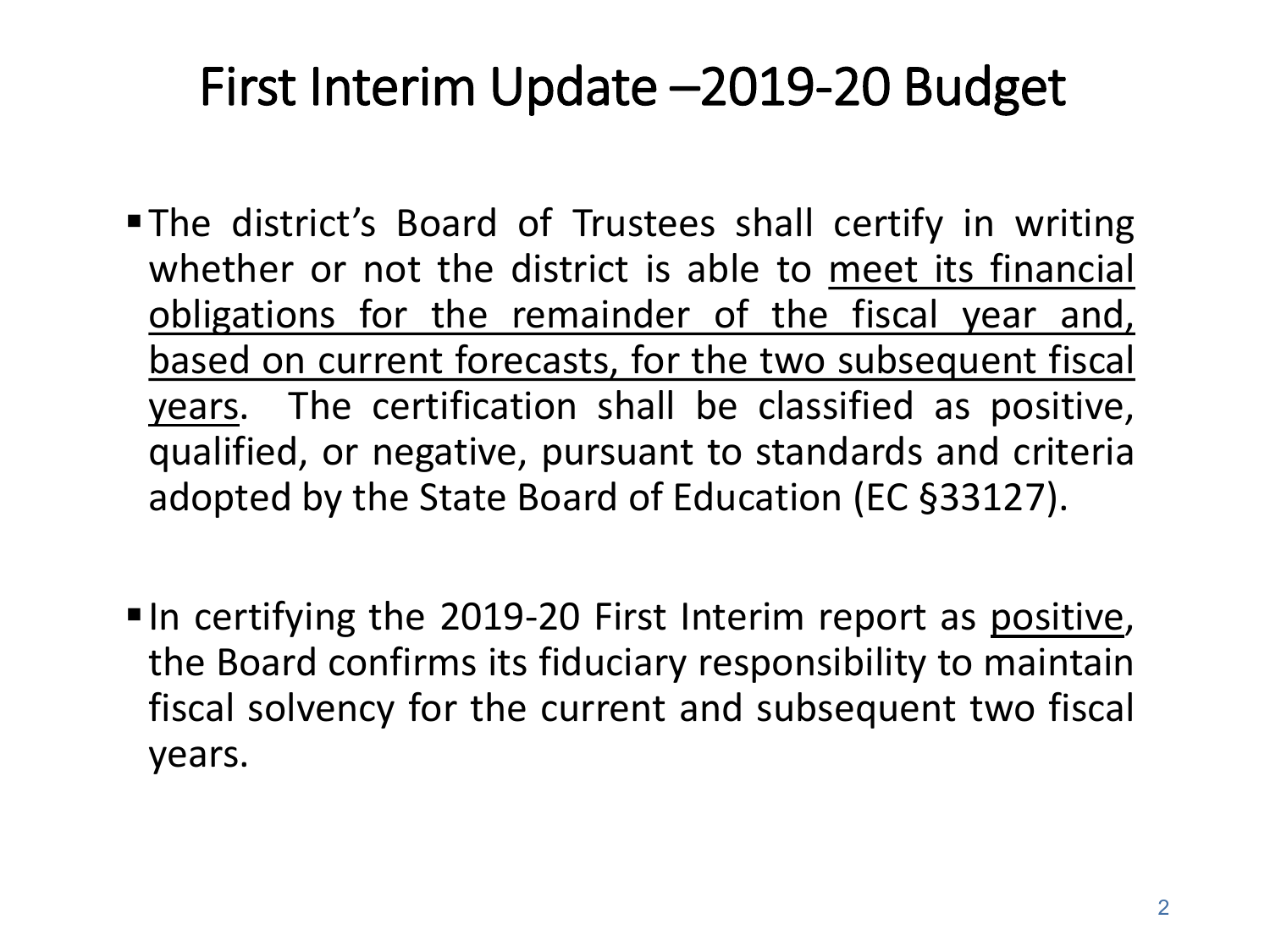#### First Interim Update – 2019-20 Budget

Changes from District's Adopted Budget:

- 2018-19 Books closed Actual Ending Fund Balance now known
- 2018-19 program categorical and co-curricular carryover funds added to District & site expenditure budgets
- Finalized 2019-20 staffing, position control, benefits and updates of new grants or final revenue allocations through October 2019
- Updated programs that require General Fund contribution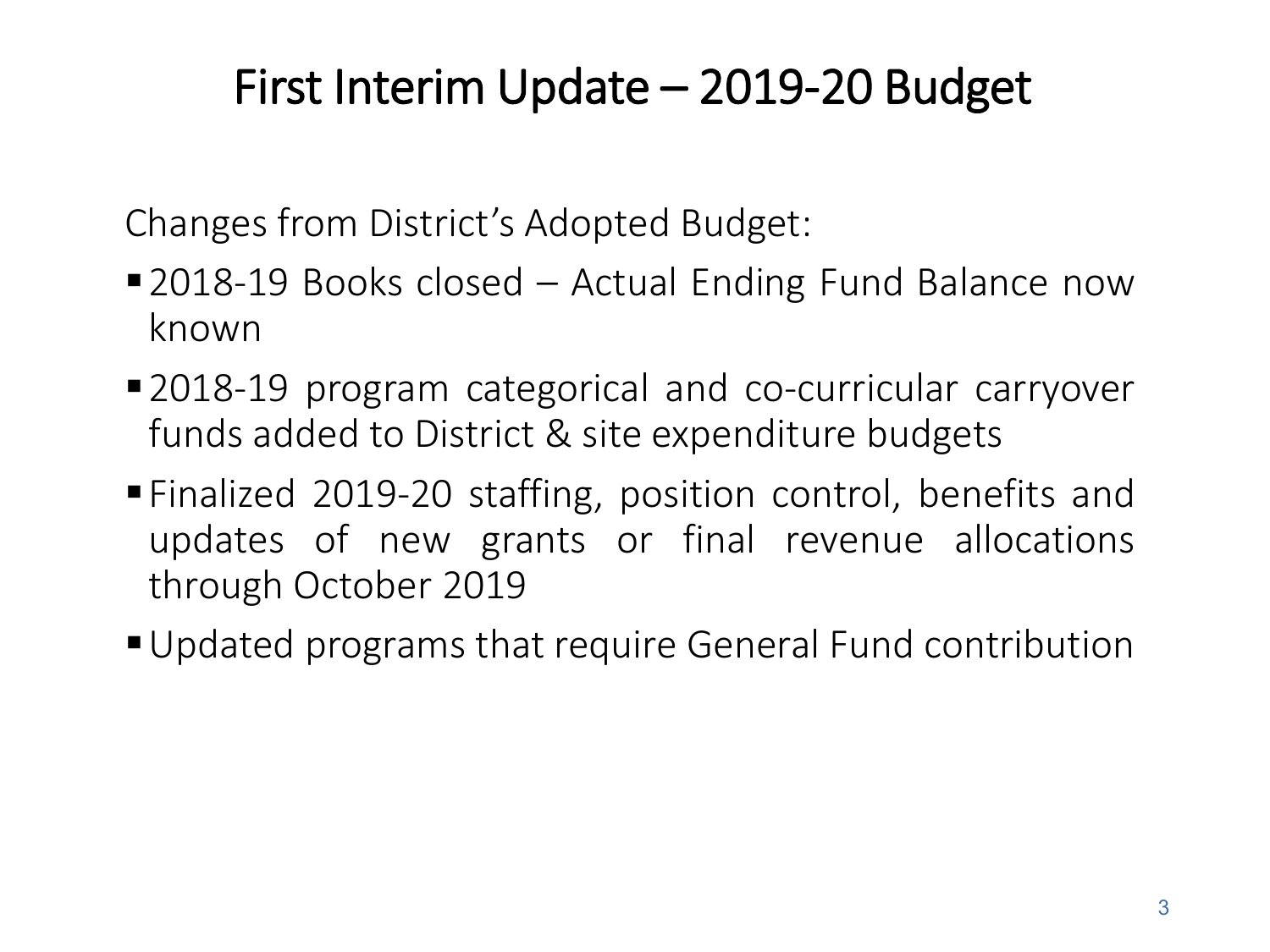|                                                                              |                             | <b>First Interim</b>     |                         |
|------------------------------------------------------------------------------|-----------------------------|--------------------------|-------------------------|
|                                                                              |                             | 2019-20                  |                         |
|                                                                              | <b>Unrestricted</b>         | <b>Restricted</b>        | Combined                |
| Revenues                                                                     |                             | 995,884                  |                         |
| <b>LCFF Funding - Base</b><br>LCFF Funding - Supplemental                    | 59,881,267<br>3,981,386     |                          | 60,877,151<br>3,981,386 |
| <b>Federal Revenue</b>                                                       |                             | 2,767,929                | 2,767,929               |
| <b>State Revenue</b>                                                         | 2,066,546                   | 4,460,137                | 6,526,683               |
| Local Revenue                                                                | 1,454,210                   | 3,252,242                | 4,706,452               |
|                                                                              |                             |                          |                         |
| <b>Total Revenue</b>                                                         | 67,383,409                  | 11,476,192               | 78,859,601              |
| <b>Expenditures</b>                                                          |                             |                          |                         |
| <b>Certificated Salaries</b>                                                 | 28,177,063                  | 5,138,955                | 33,316,018              |
| <b>Classified Salaries</b>                                                   | 6,133,424                   | 3,733,502                | 9,866,926               |
| <b>Benefits</b>                                                              | 13,016,192                  | 6,849,083                | 19,865,275              |
| <b>Books and Supplies</b>                                                    | 4,114,661<br>4,876,613      | 1,938,906                | 6,053,567               |
| Other Services & Oper. Exp<br>Capital Outlay                                 | 70,210                      | 3,398,968                | 8,275,581<br>804,085    |
| Other Outgo 7xxx                                                             | 220,075                     | 733,875<br>2,032,228     | 2,252,303               |
| Transfer of Indirect 73xx                                                    |                             |                          |                         |
|                                                                              | (991, 297)                  | 987,515                  | (3,782)                 |
| <b>Total Expenditures</b>                                                    | 55,616,941                  | 24,813,032               | 80,429,973              |
| Deficit/Surplus                                                              | 11,766,468                  | (13,336,840)             | (1,570,372)             |
| Transfers In                                                                 | 15,180                      |                          | 15,180                  |
| Transfers out                                                                | (350,755)                   | (930)                    | (351, 685)              |
| Contributions to Restricted<br>Net increase (decrease) in Fund Balance       | (12,509,041)<br>(1,078,148) | 12,509,041<br>(828, 729) | (1,906,877)             |
| <b>Beginning Balance</b>                                                     | 9,525,116                   | 1,977,461                | 11,502,577              |
|                                                                              |                             |                          |                         |
| <b>Ending Fund Balance</b>                                                   | 8,446,968                   | 1,148,732                | 9,595,700               |
| <b>Components of Ending Fund Balance</b>                                     |                             |                          |                         |
| Nonspendable:                                                                |                             |                          |                         |
| <b>Revolving Cash</b>                                                        | 5,000                       |                          | 5,000                   |
| Restricted - Federal/State/Local Programs                                    |                             |                          |                         |
| Reserve - Designated Programs                                                |                             | 1,148,732                | 1,148,732               |
| Unassigned/Unappropriated:                                                   |                             |                          |                         |
|                                                                              |                             |                          |                         |
| Reserve - Economic Uncertainty @ 3%<br>Reserve - Start Up - Elementary 20/21 | 2,423,450<br>510,000        |                          | 2,423,450<br>510,000    |
| Reserve - Start Up - High School 21/22                                       | 1,500,000                   |                          | 1,500,000               |
| Reserve - One-Time Science Adoption 20/21                                    | 400,000                     |                          | 400,000                 |
| Reserve - Charter Technical Assistance                                       | 269,641                     |                          | 269,641                 |
| Reserve - Unassigned Economic Uncertainty                                    |                             |                          |                         |
| surplus/(deficit)                                                            | 3,338,877                   |                          | 3,338,877               |
| <b>Total Ending Fund Balance</b>                                             | 8,446,968                   | 1,148,732                | 9,595,700               |

#### 2019-20 Budget - First Interim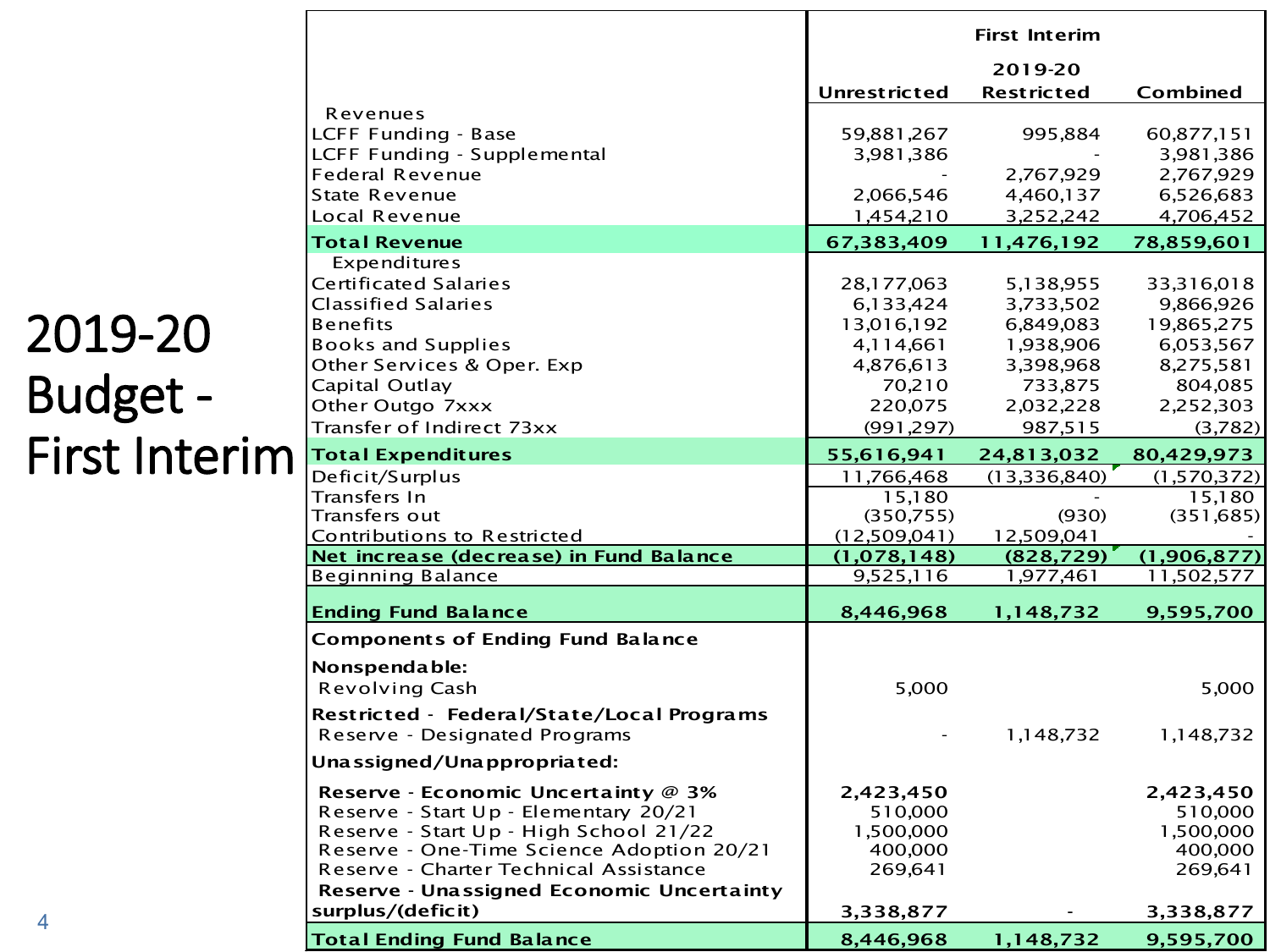### Adopted Budget

#### vs.

5

### First Interim

| 2019-20<br>2019-20<br>$19 - 20$<br>Combined<br>Combined<br>Unrestricted<br>Restricted<br><i><b>\$Variance</b></i><br>Revenues<br>LCFF Funding - Base<br>59,881,267<br>60,877,151<br>60,457,771<br>995,884<br>419,380<br>1<br>LCFF Funding - Supplemental<br>3,981,386<br>3,981,386<br>15,032<br>3,966,354<br>Federal Revenue<br>2,767,929<br>2,767,929<br>441,365<br>2,326,564<br>2<br>3<br>State Revenue<br>5,715,545<br>2,066,546<br>4,460,137<br>6,526,683<br>811,138<br>Local Revenue<br>4,706,452<br>4,101,267<br>1,454,210<br>3,252,242<br>605,185<br>4<br>76,567,501<br><b>Total Revenue</b><br>67,383,409<br>11,476,192<br>78,859,601<br>2,292,100<br>Expenditures<br><b>Certificated Salaries</b><br>5<br>33,508,295<br>28,177,063<br>33,316,018<br>(192, 277)<br>5,138,955<br><b>Classified Salaries</b><br>9,740,953<br>6,133,424<br>9,866,926<br>125,973<br>6<br>3,733,502<br><b>Benefits</b><br>7<br>19,822,996<br>13,016,192<br>6,849,083<br>19,865,275<br>42,279<br><b>Books and Supplies</b><br>6,053,567<br>8<br>3,775,216<br>4,114,661<br>1,938,906<br>2,278,351<br>9<br>Other Services & Oper. Exp<br>7,416,835<br>4,876,613<br>3,398,968<br>8,275,581<br>858,746<br>Capital Outlay<br>37,547<br>70,210<br>733,875<br>804,085<br>766,538<br>10<br>Other Outgo 7xxx<br>220,075<br>2,246,490<br>2,032,228<br>2,252,303<br>5,813<br>Transfer of Indirect 73xx<br>(3,782)<br>(991, 297)<br>987,515<br>(3,782)<br><b>Total Expenditures</b><br>76,544,550<br>55,616,941<br>24,813,032<br>80,429,973<br>3,885,423<br>(13,336,840)<br>Deficit/Surplus<br>22,951<br>11,766,468<br>(1,570,372)<br>(1, 593, 323)<br>Transfers In<br>15,180<br>15,180<br>15,180<br>Transfers out<br>(350, 755)<br>(350,755)<br>(930)<br>(351, 685)<br>(930)<br>Contributions to Restricted<br>(12,509,041)<br>12,509,041<br>Net increase (decrease) in Fund Balance<br>(327, 804)<br>(1,906,877)<br>(1,078,148)<br>(828, 729)<br>(1,579,073)<br><b>Beginning Balance</b><br>6,680,645<br>9,525,116<br>1,977,461<br>11,502,577<br>4,821,932<br>6,352,841<br>8,446,968<br>9,595,700<br><b>Ending Fund Balance</b><br>1,148,732<br>3,242,859<br><b>Components of Ending Fund Balance</b><br>Nonspendable:<br>Revolving Cash<br>5,000<br>5,000<br>5,000<br>Restricted - Federal/State/Local Programs<br>Reserve - Designated Programs<br>392,378<br>756,354<br>1,148,732<br>1,148,732<br>Unassigned/Unappropriated:<br>Reserve - Economic Uncertainty @ 3%<br>2,306,859<br>2,423,450<br>116,591<br>2,423,450<br>Reserve - 19/20 Early TK Staffing<br>107,810<br>(107, 810)<br>580,000<br>(70,000)<br>Reserve - Start Up - Elementary 20/21<br>510,000<br>510,000<br>Reserve - Start Up - High School 21/22<br>400,000<br>1,100,000<br>1,500,000<br>1,500,000<br>Reserve - One-Time Science Adoption 20/21<br>400,000<br>400,000<br>400,000<br>400,000<br>Reserve - Charter Technical Assistance<br>236,083<br>269,641<br>269,641<br>33,558<br>Reserve - Unassigned Economic Uncertainty<br>surplus/(deficit)<br>3,338,877<br>2,130,349<br>1,208,528<br>3,338,877 |                                  | Adopted<br><b>Budget</b> |           | 1st Interim<br>vs Adopted |           |           |  |
|------------------------------------------------------------------------------------------------------------------------------------------------------------------------------------------------------------------------------------------------------------------------------------------------------------------------------------------------------------------------------------------------------------------------------------------------------------------------------------------------------------------------------------------------------------------------------------------------------------------------------------------------------------------------------------------------------------------------------------------------------------------------------------------------------------------------------------------------------------------------------------------------------------------------------------------------------------------------------------------------------------------------------------------------------------------------------------------------------------------------------------------------------------------------------------------------------------------------------------------------------------------------------------------------------------------------------------------------------------------------------------------------------------------------------------------------------------------------------------------------------------------------------------------------------------------------------------------------------------------------------------------------------------------------------------------------------------------------------------------------------------------------------------------------------------------------------------------------------------------------------------------------------------------------------------------------------------------------------------------------------------------------------------------------------------------------------------------------------------------------------------------------------------------------------------------------------------------------------------------------------------------------------------------------------------------------------------------------------------------------------------------------------------------------------------------------------------------------------------------------------------------------------------------------------------------------------------------------------------------------------------------------------------------------------------------------------------------------------------------------------------------------------------------------------------------------------------------------------------------------------------------------------------------------------------------------------------------------------------------------------------------------------------------------------|----------------------------------|--------------------------|-----------|---------------------------|-----------|-----------|--|
|                                                                                                                                                                                                                                                                                                                                                                                                                                                                                                                                                                                                                                                                                                                                                                                                                                                                                                                                                                                                                                                                                                                                                                                                                                                                                                                                                                                                                                                                                                                                                                                                                                                                                                                                                                                                                                                                                                                                                                                                                                                                                                                                                                                                                                                                                                                                                                                                                                                                                                                                                                                                                                                                                                                                                                                                                                                                                                                                                                                                                                                      |                                  |                          |           |                           |           |           |  |
|                                                                                                                                                                                                                                                                                                                                                                                                                                                                                                                                                                                                                                                                                                                                                                                                                                                                                                                                                                                                                                                                                                                                                                                                                                                                                                                                                                                                                                                                                                                                                                                                                                                                                                                                                                                                                                                                                                                                                                                                                                                                                                                                                                                                                                                                                                                                                                                                                                                                                                                                                                                                                                                                                                                                                                                                                                                                                                                                                                                                                                                      |                                  |                          |           |                           |           |           |  |
|                                                                                                                                                                                                                                                                                                                                                                                                                                                                                                                                                                                                                                                                                                                                                                                                                                                                                                                                                                                                                                                                                                                                                                                                                                                                                                                                                                                                                                                                                                                                                                                                                                                                                                                                                                                                                                                                                                                                                                                                                                                                                                                                                                                                                                                                                                                                                                                                                                                                                                                                                                                                                                                                                                                                                                                                                                                                                                                                                                                                                                                      |                                  |                          |           |                           |           |           |  |
|                                                                                                                                                                                                                                                                                                                                                                                                                                                                                                                                                                                                                                                                                                                                                                                                                                                                                                                                                                                                                                                                                                                                                                                                                                                                                                                                                                                                                                                                                                                                                                                                                                                                                                                                                                                                                                                                                                                                                                                                                                                                                                                                                                                                                                                                                                                                                                                                                                                                                                                                                                                                                                                                                                                                                                                                                                                                                                                                                                                                                                                      |                                  |                          |           |                           |           |           |  |
|                                                                                                                                                                                                                                                                                                                                                                                                                                                                                                                                                                                                                                                                                                                                                                                                                                                                                                                                                                                                                                                                                                                                                                                                                                                                                                                                                                                                                                                                                                                                                                                                                                                                                                                                                                                                                                                                                                                                                                                                                                                                                                                                                                                                                                                                                                                                                                                                                                                                                                                                                                                                                                                                                                                                                                                                                                                                                                                                                                                                                                                      |                                  |                          |           |                           |           |           |  |
|                                                                                                                                                                                                                                                                                                                                                                                                                                                                                                                                                                                                                                                                                                                                                                                                                                                                                                                                                                                                                                                                                                                                                                                                                                                                                                                                                                                                                                                                                                                                                                                                                                                                                                                                                                                                                                                                                                                                                                                                                                                                                                                                                                                                                                                                                                                                                                                                                                                                                                                                                                                                                                                                                                                                                                                                                                                                                                                                                                                                                                                      |                                  |                          |           |                           |           |           |  |
|                                                                                                                                                                                                                                                                                                                                                                                                                                                                                                                                                                                                                                                                                                                                                                                                                                                                                                                                                                                                                                                                                                                                                                                                                                                                                                                                                                                                                                                                                                                                                                                                                                                                                                                                                                                                                                                                                                                                                                                                                                                                                                                                                                                                                                                                                                                                                                                                                                                                                                                                                                                                                                                                                                                                                                                                                                                                                                                                                                                                                                                      |                                  |                          |           |                           |           |           |  |
|                                                                                                                                                                                                                                                                                                                                                                                                                                                                                                                                                                                                                                                                                                                                                                                                                                                                                                                                                                                                                                                                                                                                                                                                                                                                                                                                                                                                                                                                                                                                                                                                                                                                                                                                                                                                                                                                                                                                                                                                                                                                                                                                                                                                                                                                                                                                                                                                                                                                                                                                                                                                                                                                                                                                                                                                                                                                                                                                                                                                                                                      |                                  |                          |           |                           |           |           |  |
|                                                                                                                                                                                                                                                                                                                                                                                                                                                                                                                                                                                                                                                                                                                                                                                                                                                                                                                                                                                                                                                                                                                                                                                                                                                                                                                                                                                                                                                                                                                                                                                                                                                                                                                                                                                                                                                                                                                                                                                                                                                                                                                                                                                                                                                                                                                                                                                                                                                                                                                                                                                                                                                                                                                                                                                                                                                                                                                                                                                                                                                      |                                  |                          |           |                           |           |           |  |
|                                                                                                                                                                                                                                                                                                                                                                                                                                                                                                                                                                                                                                                                                                                                                                                                                                                                                                                                                                                                                                                                                                                                                                                                                                                                                                                                                                                                                                                                                                                                                                                                                                                                                                                                                                                                                                                                                                                                                                                                                                                                                                                                                                                                                                                                                                                                                                                                                                                                                                                                                                                                                                                                                                                                                                                                                                                                                                                                                                                                                                                      |                                  |                          |           |                           |           |           |  |
|                                                                                                                                                                                                                                                                                                                                                                                                                                                                                                                                                                                                                                                                                                                                                                                                                                                                                                                                                                                                                                                                                                                                                                                                                                                                                                                                                                                                                                                                                                                                                                                                                                                                                                                                                                                                                                                                                                                                                                                                                                                                                                                                                                                                                                                                                                                                                                                                                                                                                                                                                                                                                                                                                                                                                                                                                                                                                                                                                                                                                                                      |                                  |                          |           |                           |           |           |  |
|                                                                                                                                                                                                                                                                                                                                                                                                                                                                                                                                                                                                                                                                                                                                                                                                                                                                                                                                                                                                                                                                                                                                                                                                                                                                                                                                                                                                                                                                                                                                                                                                                                                                                                                                                                                                                                                                                                                                                                                                                                                                                                                                                                                                                                                                                                                                                                                                                                                                                                                                                                                                                                                                                                                                                                                                                                                                                                                                                                                                                                                      |                                  |                          |           |                           |           |           |  |
|                                                                                                                                                                                                                                                                                                                                                                                                                                                                                                                                                                                                                                                                                                                                                                                                                                                                                                                                                                                                                                                                                                                                                                                                                                                                                                                                                                                                                                                                                                                                                                                                                                                                                                                                                                                                                                                                                                                                                                                                                                                                                                                                                                                                                                                                                                                                                                                                                                                                                                                                                                                                                                                                                                                                                                                                                                                                                                                                                                                                                                                      |                                  |                          |           |                           |           |           |  |
|                                                                                                                                                                                                                                                                                                                                                                                                                                                                                                                                                                                                                                                                                                                                                                                                                                                                                                                                                                                                                                                                                                                                                                                                                                                                                                                                                                                                                                                                                                                                                                                                                                                                                                                                                                                                                                                                                                                                                                                                                                                                                                                                                                                                                                                                                                                                                                                                                                                                                                                                                                                                                                                                                                                                                                                                                                                                                                                                                                                                                                                      |                                  |                          |           |                           |           |           |  |
|                                                                                                                                                                                                                                                                                                                                                                                                                                                                                                                                                                                                                                                                                                                                                                                                                                                                                                                                                                                                                                                                                                                                                                                                                                                                                                                                                                                                                                                                                                                                                                                                                                                                                                                                                                                                                                                                                                                                                                                                                                                                                                                                                                                                                                                                                                                                                                                                                                                                                                                                                                                                                                                                                                                                                                                                                                                                                                                                                                                                                                                      |                                  |                          |           |                           |           |           |  |
|                                                                                                                                                                                                                                                                                                                                                                                                                                                                                                                                                                                                                                                                                                                                                                                                                                                                                                                                                                                                                                                                                                                                                                                                                                                                                                                                                                                                                                                                                                                                                                                                                                                                                                                                                                                                                                                                                                                                                                                                                                                                                                                                                                                                                                                                                                                                                                                                                                                                                                                                                                                                                                                                                                                                                                                                                                                                                                                                                                                                                                                      |                                  |                          |           |                           |           |           |  |
|                                                                                                                                                                                                                                                                                                                                                                                                                                                                                                                                                                                                                                                                                                                                                                                                                                                                                                                                                                                                                                                                                                                                                                                                                                                                                                                                                                                                                                                                                                                                                                                                                                                                                                                                                                                                                                                                                                                                                                                                                                                                                                                                                                                                                                                                                                                                                                                                                                                                                                                                                                                                                                                                                                                                                                                                                                                                                                                                                                                                                                                      |                                  |                          |           |                           |           |           |  |
|                                                                                                                                                                                                                                                                                                                                                                                                                                                                                                                                                                                                                                                                                                                                                                                                                                                                                                                                                                                                                                                                                                                                                                                                                                                                                                                                                                                                                                                                                                                                                                                                                                                                                                                                                                                                                                                                                                                                                                                                                                                                                                                                                                                                                                                                                                                                                                                                                                                                                                                                                                                                                                                                                                                                                                                                                                                                                                                                                                                                                                                      |                                  |                          |           |                           |           |           |  |
|                                                                                                                                                                                                                                                                                                                                                                                                                                                                                                                                                                                                                                                                                                                                                                                                                                                                                                                                                                                                                                                                                                                                                                                                                                                                                                                                                                                                                                                                                                                                                                                                                                                                                                                                                                                                                                                                                                                                                                                                                                                                                                                                                                                                                                                                                                                                                                                                                                                                                                                                                                                                                                                                                                                                                                                                                                                                                                                                                                                                                                                      |                                  |                          |           |                           |           |           |  |
|                                                                                                                                                                                                                                                                                                                                                                                                                                                                                                                                                                                                                                                                                                                                                                                                                                                                                                                                                                                                                                                                                                                                                                                                                                                                                                                                                                                                                                                                                                                                                                                                                                                                                                                                                                                                                                                                                                                                                                                                                                                                                                                                                                                                                                                                                                                                                                                                                                                                                                                                                                                                                                                                                                                                                                                                                                                                                                                                                                                                                                                      |                                  |                          |           |                           |           |           |  |
|                                                                                                                                                                                                                                                                                                                                                                                                                                                                                                                                                                                                                                                                                                                                                                                                                                                                                                                                                                                                                                                                                                                                                                                                                                                                                                                                                                                                                                                                                                                                                                                                                                                                                                                                                                                                                                                                                                                                                                                                                                                                                                                                                                                                                                                                                                                                                                                                                                                                                                                                                                                                                                                                                                                                                                                                                                                                                                                                                                                                                                                      |                                  |                          |           |                           |           |           |  |
|                                                                                                                                                                                                                                                                                                                                                                                                                                                                                                                                                                                                                                                                                                                                                                                                                                                                                                                                                                                                                                                                                                                                                                                                                                                                                                                                                                                                                                                                                                                                                                                                                                                                                                                                                                                                                                                                                                                                                                                                                                                                                                                                                                                                                                                                                                                                                                                                                                                                                                                                                                                                                                                                                                                                                                                                                                                                                                                                                                                                                                                      |                                  |                          |           |                           |           |           |  |
|                                                                                                                                                                                                                                                                                                                                                                                                                                                                                                                                                                                                                                                                                                                                                                                                                                                                                                                                                                                                                                                                                                                                                                                                                                                                                                                                                                                                                                                                                                                                                                                                                                                                                                                                                                                                                                                                                                                                                                                                                                                                                                                                                                                                                                                                                                                                                                                                                                                                                                                                                                                                                                                                                                                                                                                                                                                                                                                                                                                                                                                      |                                  |                          |           |                           |           |           |  |
|                                                                                                                                                                                                                                                                                                                                                                                                                                                                                                                                                                                                                                                                                                                                                                                                                                                                                                                                                                                                                                                                                                                                                                                                                                                                                                                                                                                                                                                                                                                                                                                                                                                                                                                                                                                                                                                                                                                                                                                                                                                                                                                                                                                                                                                                                                                                                                                                                                                                                                                                                                                                                                                                                                                                                                                                                                                                                                                                                                                                                                                      |                                  |                          |           |                           |           |           |  |
|                                                                                                                                                                                                                                                                                                                                                                                                                                                                                                                                                                                                                                                                                                                                                                                                                                                                                                                                                                                                                                                                                                                                                                                                                                                                                                                                                                                                                                                                                                                                                                                                                                                                                                                                                                                                                                                                                                                                                                                                                                                                                                                                                                                                                                                                                                                                                                                                                                                                                                                                                                                                                                                                                                                                                                                                                                                                                                                                                                                                                                                      |                                  |                          |           |                           |           |           |  |
|                                                                                                                                                                                                                                                                                                                                                                                                                                                                                                                                                                                                                                                                                                                                                                                                                                                                                                                                                                                                                                                                                                                                                                                                                                                                                                                                                                                                                                                                                                                                                                                                                                                                                                                                                                                                                                                                                                                                                                                                                                                                                                                                                                                                                                                                                                                                                                                                                                                                                                                                                                                                                                                                                                                                                                                                                                                                                                                                                                                                                                                      |                                  |                          |           |                           |           |           |  |
|                                                                                                                                                                                                                                                                                                                                                                                                                                                                                                                                                                                                                                                                                                                                                                                                                                                                                                                                                                                                                                                                                                                                                                                                                                                                                                                                                                                                                                                                                                                                                                                                                                                                                                                                                                                                                                                                                                                                                                                                                                                                                                                                                                                                                                                                                                                                                                                                                                                                                                                                                                                                                                                                                                                                                                                                                                                                                                                                                                                                                                                      |                                  |                          |           |                           |           |           |  |
|                                                                                                                                                                                                                                                                                                                                                                                                                                                                                                                                                                                                                                                                                                                                                                                                                                                                                                                                                                                                                                                                                                                                                                                                                                                                                                                                                                                                                                                                                                                                                                                                                                                                                                                                                                                                                                                                                                                                                                                                                                                                                                                                                                                                                                                                                                                                                                                                                                                                                                                                                                                                                                                                                                                                                                                                                                                                                                                                                                                                                                                      |                                  |                          |           |                           |           |           |  |
|                                                                                                                                                                                                                                                                                                                                                                                                                                                                                                                                                                                                                                                                                                                                                                                                                                                                                                                                                                                                                                                                                                                                                                                                                                                                                                                                                                                                                                                                                                                                                                                                                                                                                                                                                                                                                                                                                                                                                                                                                                                                                                                                                                                                                                                                                                                                                                                                                                                                                                                                                                                                                                                                                                                                                                                                                                                                                                                                                                                                                                                      |                                  |                          |           |                           |           |           |  |
|                                                                                                                                                                                                                                                                                                                                                                                                                                                                                                                                                                                                                                                                                                                                                                                                                                                                                                                                                                                                                                                                                                                                                                                                                                                                                                                                                                                                                                                                                                                                                                                                                                                                                                                                                                                                                                                                                                                                                                                                                                                                                                                                                                                                                                                                                                                                                                                                                                                                                                                                                                                                                                                                                                                                                                                                                                                                                                                                                                                                                                                      |                                  |                          |           |                           |           |           |  |
|                                                                                                                                                                                                                                                                                                                                                                                                                                                                                                                                                                                                                                                                                                                                                                                                                                                                                                                                                                                                                                                                                                                                                                                                                                                                                                                                                                                                                                                                                                                                                                                                                                                                                                                                                                                                                                                                                                                                                                                                                                                                                                                                                                                                                                                                                                                                                                                                                                                                                                                                                                                                                                                                                                                                                                                                                                                                                                                                                                                                                                                      |                                  |                          |           |                           |           |           |  |
|                                                                                                                                                                                                                                                                                                                                                                                                                                                                                                                                                                                                                                                                                                                                                                                                                                                                                                                                                                                                                                                                                                                                                                                                                                                                                                                                                                                                                                                                                                                                                                                                                                                                                                                                                                                                                                                                                                                                                                                                                                                                                                                                                                                                                                                                                                                                                                                                                                                                                                                                                                                                                                                                                                                                                                                                                                                                                                                                                                                                                                                      |                                  |                          |           |                           |           |           |  |
|                                                                                                                                                                                                                                                                                                                                                                                                                                                                                                                                                                                                                                                                                                                                                                                                                                                                                                                                                                                                                                                                                                                                                                                                                                                                                                                                                                                                                                                                                                                                                                                                                                                                                                                                                                                                                                                                                                                                                                                                                                                                                                                                                                                                                                                                                                                                                                                                                                                                                                                                                                                                                                                                                                                                                                                                                                                                                                                                                                                                                                                      |                                  |                          |           |                           |           |           |  |
|                                                                                                                                                                                                                                                                                                                                                                                                                                                                                                                                                                                                                                                                                                                                                                                                                                                                                                                                                                                                                                                                                                                                                                                                                                                                                                                                                                                                                                                                                                                                                                                                                                                                                                                                                                                                                                                                                                                                                                                                                                                                                                                                                                                                                                                                                                                                                                                                                                                                                                                                                                                                                                                                                                                                                                                                                                                                                                                                                                                                                                                      |                                  |                          |           |                           |           |           |  |
|                                                                                                                                                                                                                                                                                                                                                                                                                                                                                                                                                                                                                                                                                                                                                                                                                                                                                                                                                                                                                                                                                                                                                                                                                                                                                                                                                                                                                                                                                                                                                                                                                                                                                                                                                                                                                                                                                                                                                                                                                                                                                                                                                                                                                                                                                                                                                                                                                                                                                                                                                                                                                                                                                                                                                                                                                                                                                                                                                                                                                                                      |                                  |                          |           |                           |           |           |  |
|                                                                                                                                                                                                                                                                                                                                                                                                                                                                                                                                                                                                                                                                                                                                                                                                                                                                                                                                                                                                                                                                                                                                                                                                                                                                                                                                                                                                                                                                                                                                                                                                                                                                                                                                                                                                                                                                                                                                                                                                                                                                                                                                                                                                                                                                                                                                                                                                                                                                                                                                                                                                                                                                                                                                                                                                                                                                                                                                                                                                                                                      |                                  |                          |           |                           |           |           |  |
|                                                                                                                                                                                                                                                                                                                                                                                                                                                                                                                                                                                                                                                                                                                                                                                                                                                                                                                                                                                                                                                                                                                                                                                                                                                                                                                                                                                                                                                                                                                                                                                                                                                                                                                                                                                                                                                                                                                                                                                                                                                                                                                                                                                                                                                                                                                                                                                                                                                                                                                                                                                                                                                                                                                                                                                                                                                                                                                                                                                                                                                      |                                  |                          |           |                           |           |           |  |
|                                                                                                                                                                                                                                                                                                                                                                                                                                                                                                                                                                                                                                                                                                                                                                                                                                                                                                                                                                                                                                                                                                                                                                                                                                                                                                                                                                                                                                                                                                                                                                                                                                                                                                                                                                                                                                                                                                                                                                                                                                                                                                                                                                                                                                                                                                                                                                                                                                                                                                                                                                                                                                                                                                                                                                                                                                                                                                                                                                                                                                                      |                                  |                          |           |                           |           |           |  |
|                                                                                                                                                                                                                                                                                                                                                                                                                                                                                                                                                                                                                                                                                                                                                                                                                                                                                                                                                                                                                                                                                                                                                                                                                                                                                                                                                                                                                                                                                                                                                                                                                                                                                                                                                                                                                                                                                                                                                                                                                                                                                                                                                                                                                                                                                                                                                                                                                                                                                                                                                                                                                                                                                                                                                                                                                                                                                                                                                                                                                                                      |                                  |                          |           |                           |           |           |  |
|                                                                                                                                                                                                                                                                                                                                                                                                                                                                                                                                                                                                                                                                                                                                                                                                                                                                                                                                                                                                                                                                                                                                                                                                                                                                                                                                                                                                                                                                                                                                                                                                                                                                                                                                                                                                                                                                                                                                                                                                                                                                                                                                                                                                                                                                                                                                                                                                                                                                                                                                                                                                                                                                                                                                                                                                                                                                                                                                                                                                                                                      |                                  |                          |           |                           |           |           |  |
|                                                                                                                                                                                                                                                                                                                                                                                                                                                                                                                                                                                                                                                                                                                                                                                                                                                                                                                                                                                                                                                                                                                                                                                                                                                                                                                                                                                                                                                                                                                                                                                                                                                                                                                                                                                                                                                                                                                                                                                                                                                                                                                                                                                                                                                                                                                                                                                                                                                                                                                                                                                                                                                                                                                                                                                                                                                                                                                                                                                                                                                      | <b>Total Ending Fund Balance</b> | 6,352,841                | 8,446,968 | 1,148,732                 | 9,595,700 | 3,642,859 |  |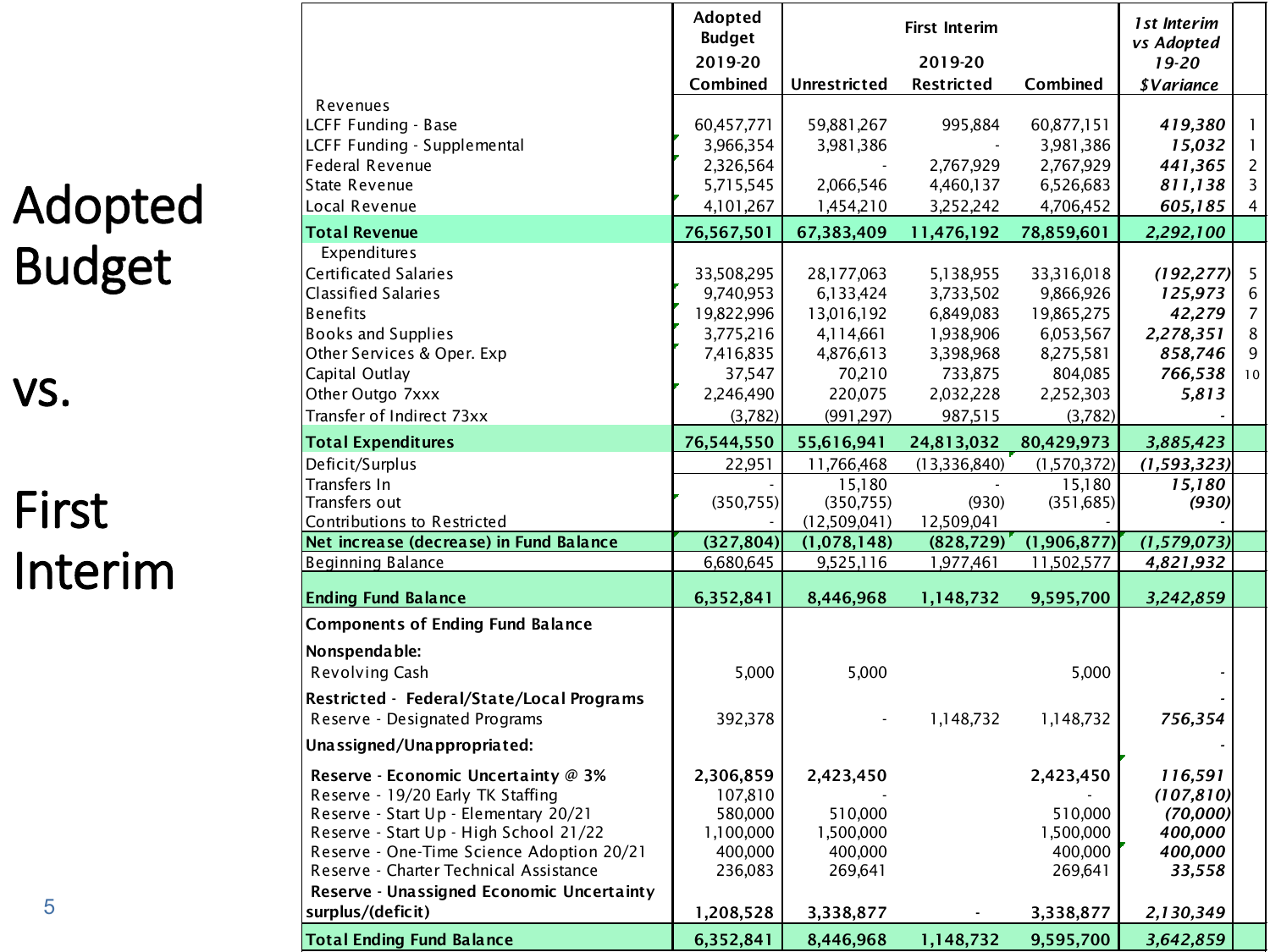#### **Major Changes to Fund Balance since Adopted Budget - 2019-20 First Interim Report**

|            | <b>Budgeted Fund Balance Decrease at Adopted Budget</b>            |           |           | (\$327,804) |                |
|------------|--------------------------------------------------------------------|-----------|-----------|-------------|----------------|
|            | <b>Revenues</b>                                                    |           |           |             |                |
|            | LCFF Sources - Increase in projected 48 additional ADA             |           | 435,000   |             |                |
|            | <b>Federal Revenue</b>                                             |           |           |             |                |
|            | Carryover of prior year unspent allocations                        | 420,000   |           |             |                |
|            | Medi-Cal revenues (budgeted when received)                         | 35,000    |           |             |                |
|            | Eliminate A/P test fee revenue (no longer received)                | (15,000)  |           |             |                |
|            | <b>Total Federal Revenue Changes</b>                               |           | 440,000   |             | $\overline{2}$ |
|            | <b>State Revenue</b>                                               |           |           |             |                |
|            | Special Education Early Intervention Preschool grant               | 755,000   |           |             |                |
|            | Increase in Lottery revenue                                        | 20,000    |           |             |                |
|            | Increase in ASES grant                                             | 35,000    |           |             |                |
|            | Total State Revenue changes                                        |           | 810,000   |             | 3              |
|            | Local Revenue                                                      |           |           |             |                |
|            | Decrease in projected TRANS revenues (offset by decreased exp)     | (195,000) |           |             |                |
|            | Western Placer Education Foundation grants                         | 15,000    |           |             |                |
| re         | CARB clean air bus grant                                           | 575,000   |           |             |                |
|            | Increase interest revenue                                          | 100,000   |           |             |                |
| 0          | Increase in RDA facilities funds                                   | 40,000    |           |             |                |
|            | SIG grants (Safety and Wellness)                                   | 40,000    |           |             |                |
|            | Carryover of prior year unspent allocations                        | 20,000    |           |             |                |
|            | Other local revenues                                               | 10,000    |           |             |                |
|            | Total Local Revenue changes                                        |           | 605,000   |             | 4              |
| າce        | <b>Total Change in Revenues</b>                                    |           |           | 2,290,000   |                |
|            | <b>Expenditures</b>                                                |           |           |             |                |
|            | <b>Certificated Salaries</b>                                       |           |           |             |                |
|            | Add'l ETK teacher                                                  | 60,000    |           |             |                |
|            | Extra sections to accommodate increased enrollment at TBMS         | 65,000    |           |             |                |
|            | Dec 1.0 FTE for SDC class closed at TBMs (new class opened at TBE) | (60,000)  |           |             |                |
|            | 2019-20 position control adjustments (actual vs. estimate)         | (265,000) |           |             |                |
|            | <b>Miscellaneous</b>                                               | 10,000    |           |             |                |
|            | <b>Total Certificated Salaries changes</b>                         |           | (190,000) |             | 5              |
|            | <b>Classified Salaries</b>                                         |           |           |             |                |
|            | Increase in Paras (net 1.60 FTE)                                   | 50,000    |           |             |                |
|            | .50 FTE delivery driver                                            | 10,000    |           |             |                |
|            | .50 FTE payroll technician                                         | 15,000    |           |             |                |
|            | Site Title I-funded Instructional Assisant                         | 15,000    |           |             |                |
|            | 2019-20 position control adjustments (actual vs. estimate)         | 35,000    |           |             |                |
|            | Total Classified Salaries changes                                  |           | 125,000   |             | 6              |
|            | <b>Benefits</b>                                                    |           |           |             |                |
|            | Decrease in PERS rate from adopted budget                          | (50,000)  |           |             |                |
|            | Increase in STRS rate from adopted budget                          | 110,000   |           |             |                |
| next slide | Net decrease in benefits from salary savings                       | (20,000)  |           |             |                |
|            | <b>Total Benefits</b>                                              |           | 40.000    |             | 7              |

Major Revenue & Expenditu Changes to 2019-20 **Budget sir** Adopted Budget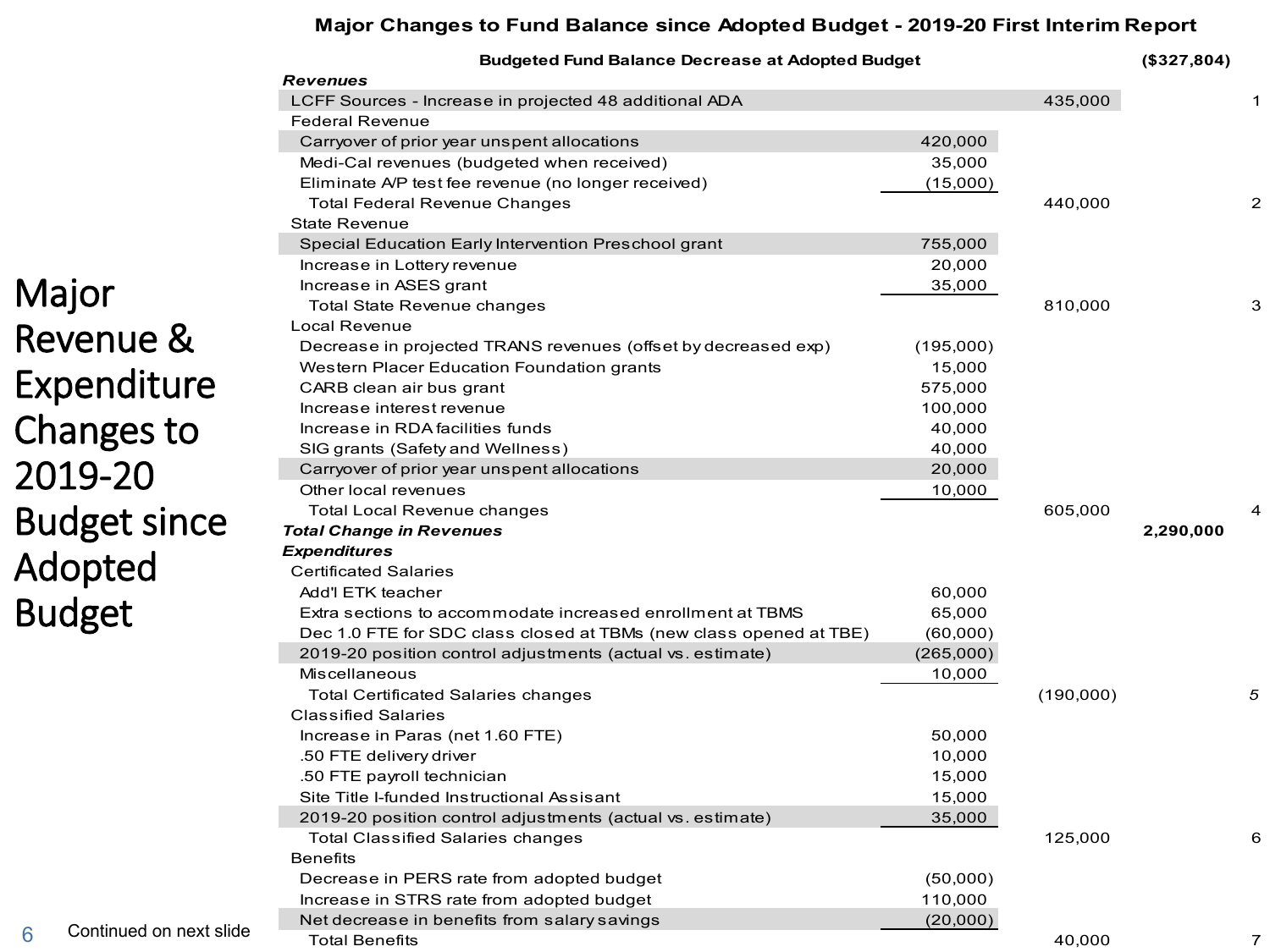#### *Expenditures (Continued)* Books and Supplies C/O of prior year unspent federal funds 75,000  $\sim$  75,000 C/O of prior year unspent state funds 1,790,000 compared to 1,790,000 compared to 1,790,000 compared to 1,790,000 compared to 1,790,000 compared to  $\sim$  1,790,000 compared to  $\sim$  1,790,000 compared to  $\sim$  1,790,000 compa C/O of prior year unspent local funds 160,000 and 160,000 C/O of prior-year co-curricular funds 295,000 Lottery, ASES, Medi-Cal, Wellness, Ed foundation revenues 110,000 Net transfers to other objects (170,000) Miscellaneous 20,000 Total Books and Supplies 2,280,000 8 and Supplies 2,280,000 8 and 2,280,000 8 and 2,280,000 8 and 2,280,000 8 and 2,280,000 8 and 2,280,000 8 and 2,280,000 8 and 2,280,000 8 and 2,280,000 8 and 2,280,000 8 and 2,280,000 8 Services & Other Operating Expenditures Net increase in nonpublic schools/agencies budgets 140,000 C/O of prior year unspent federal funds 150,000 C/O of prior year unspent state funds 500,000 C/O of prior year unspent local funds 85,000 models and the set of the set of the set of the set of the set of the set of the set of the set of the set of the set of the set of the set of the set of the set of the set of t Dec in TRANS interest exp (partly offset by dec interest revenue) (300,000) Legal settlements (Special Education) 40,000 C/O of prior-year co-curricular funds 75,000 Net transfers from other objects 130,000 Lottery, ASES, Medi-Cal, Wellness, Ed foundation revenues 30,000 Miscellaneous 10,000 Total Services and Other Operating Costs 860,000 9 and 2012 12:00 860,000 9 and 2012 12:00 9 and 2013 12:00 9 and 2013 12:00 9 and 2013 12:00 9 and 2013 12:00 9 and 2013 12:00 9 and 2013 12:00 9 and 2013 12:00 9 and 2013 1 Capital Outlay C/O of prior year unspent state and local funds 50,000 SO,000 Purchase of four new school busses paid mostly from CARB grant 670,000 Net transfers from other objects 40,000 Miscellaneous 5,000 Total Capital Outlay 765,000 10 Other Outgo 5,000 *Total Change in Expenditures* **3,885,000** Transfers In 15,000 *Rounding* (927) *Total Change in Budgeted FB* (1,579,073) **Budgeted Deficit Spending at First Interim (1,906,877)**

#### **Major Changes to Fund Balance since Adopted Budget - 2019-20 First Interim Report**

Major Expenditure Changes to 2019-20 Budget since Adopted Budget

7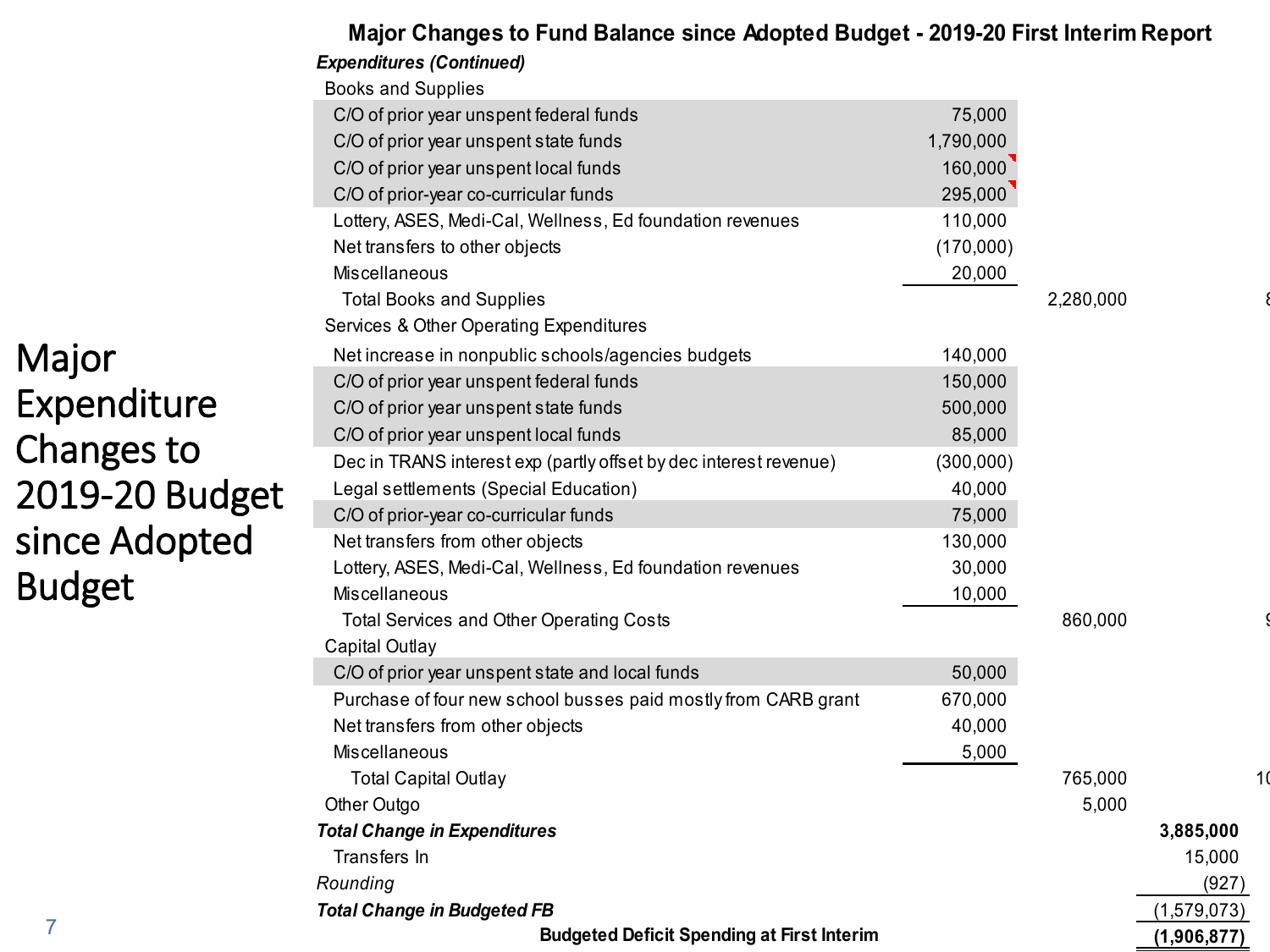### Contributions to Restricted Programs

#### *Contributions to Restricted Programs 2019-20 First Interim and 2019-20 Adopted Budget*

| <b>Program</b>                                   | <b>Resource</b> |         | <b>First</b><br><i><b>Interim</b></i> | <b>Adopted</b><br><b>Budget</b> | <b>Change</b> | Comments                                                                             |
|--------------------------------------------------|-----------------|---------|---------------------------------------|---------------------------------|---------------|--------------------------------------------------------------------------------------|
| Special Ed-Basic Grant<br>(PL94-142)             | 3310            |         | \$1,993,659                           | \$1,912,760                     | \$80,899      | Position control adjustments including cost<br>of Column F, .7075 FTE RSP para @ LHS |
| Spec Ed Pre-School                               | 3315            |         | \$5,007                               | \$0                             | \$5,007       |                                                                                      |
| Special Education                                | 6500            | $\star$ | \$8,101,230                           | \$8,039,163                     | \$62,067      | NPA/NPS/Contract services increase,<br>netted against savings from hiring interns    |
| <b>Maintenance</b>                               | 8150            |         | \$2,313,776                           | \$1,877,987                     | \$435,789     | Increase to 3% of 18-19 actual expenditures                                          |
| <b>CARB Clean Air Grant</b>                      | 9437            |         | \$95,369                              | \$0                             | \$95,369      | District portion of purchase of four clean-air<br>busses                             |
| <b>Total Contribution to Restricted Programs</b> |                 |         | \$12,509,041                          | \$11,829,910                    | \$679,131     |                                                                                      |
| <b>Total Special Ed Contribution</b>             |                 |         | 10,099,896                            | \$9,951,923                     | \$147,973     |                                                                                      |

#### **Contribution to Routine Repair & Maintenance**

At the time of the Adopted Budget the district had not received any Proposition 51 funds and was not required to increase the Routine Repair & Maintenance (RRM) contribution to 3% of total General Fund expenditures until 2020-21. However, by First Interim reporting, with the receipt of \$3 million in CTE grant facilities funding for Twelve Bridges High School, the district is now subject to the 3% contribution requirement to RRM in the current year. Based on PCOE's recommendation, the budgeted 3% RRM contribution is based on total 2018-19 expenditures. At year end the final 2019-20 RRM contribution will be recalculated using 3% of total 2019-20 Unaudited Actual expenditures out when the books are closed this next summer.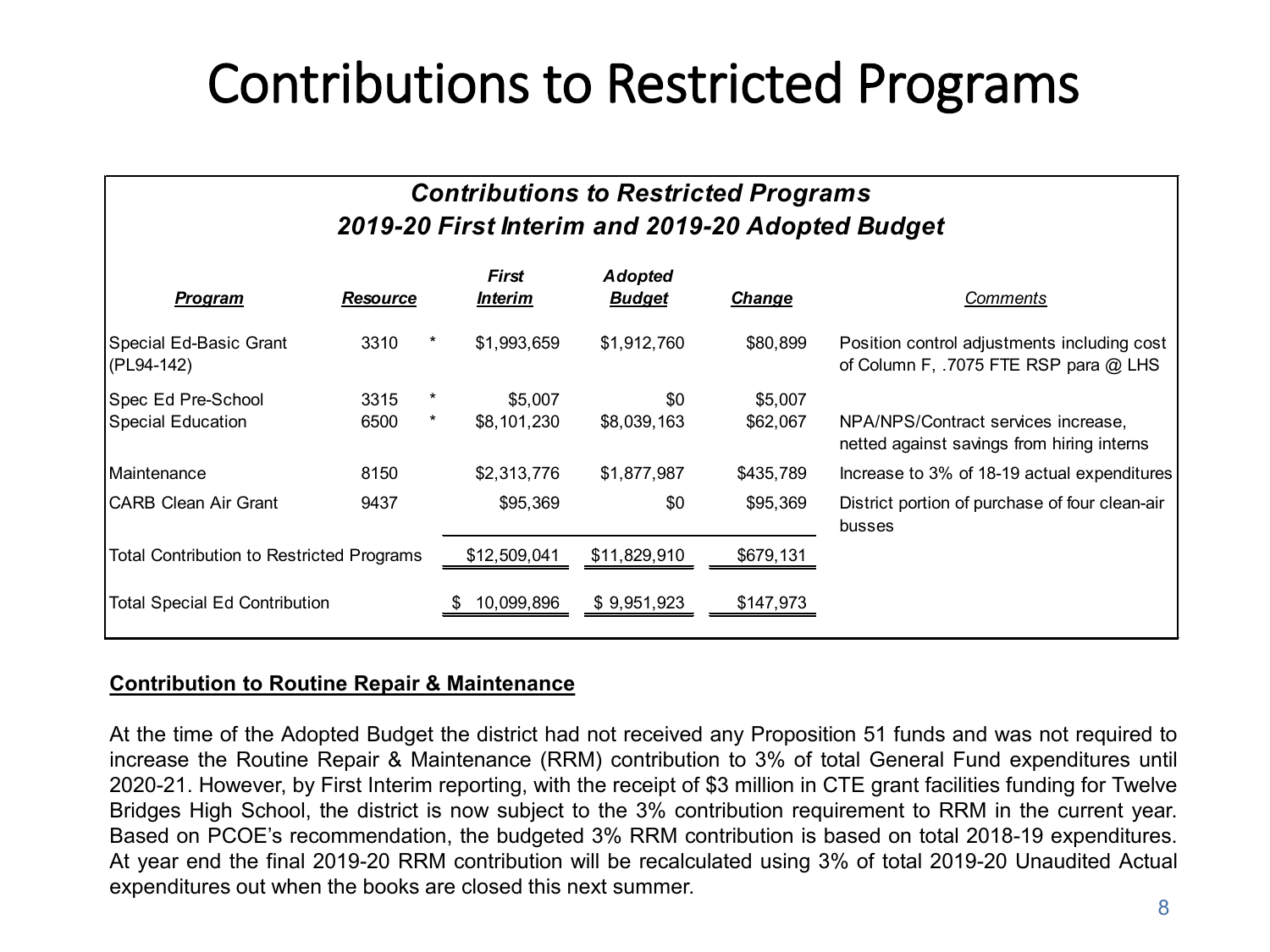## Multiple-Year BUDGET Projections

2019-20 1st Interim 2020-21 Projected 2021-22 Projected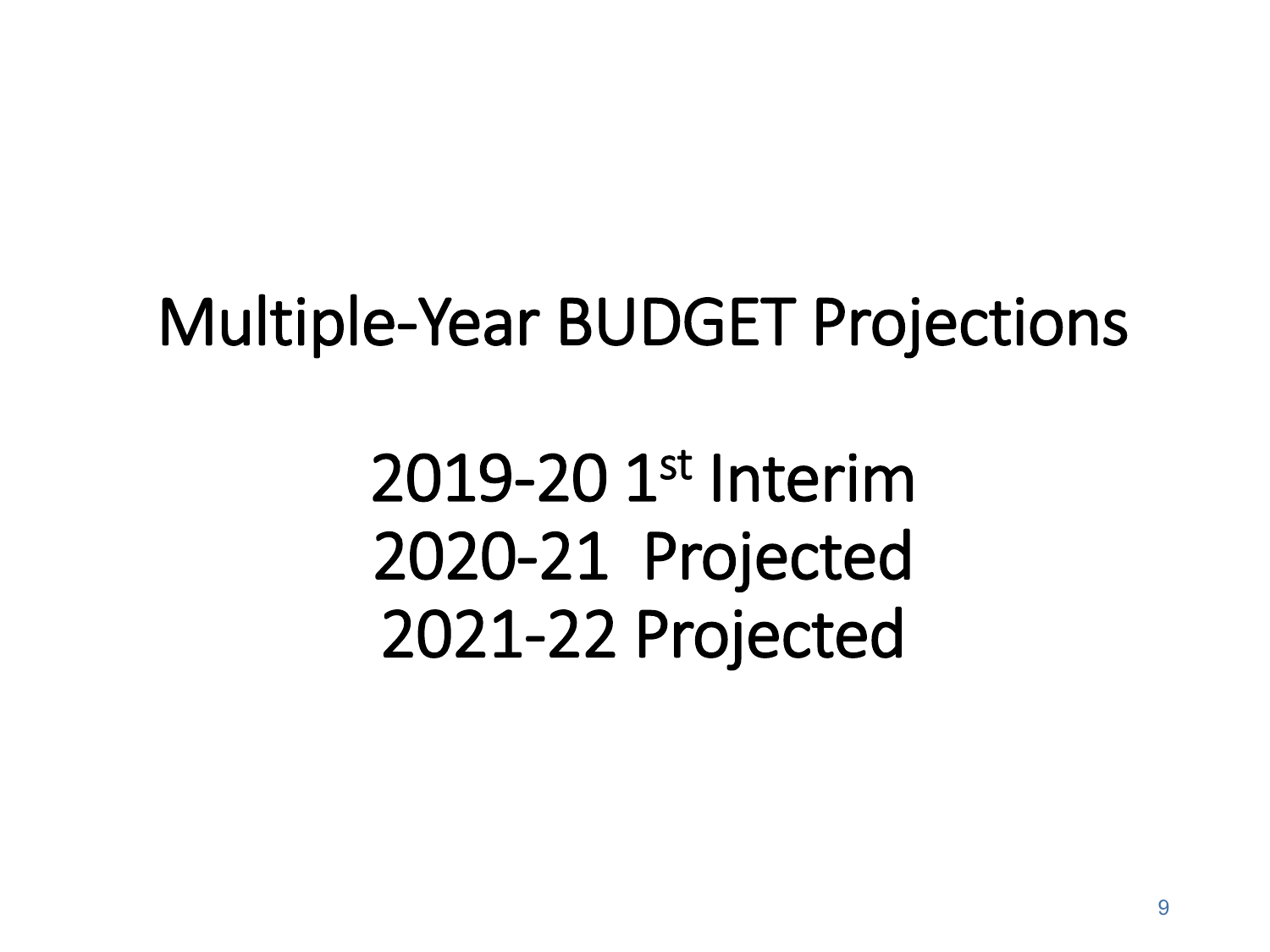#### MYP - Budget Assumptions - Revenues

|                                        | 18/19        | 19/20         |                |             |            |                                                |
|----------------------------------------|--------------|---------------|----------------|-------------|------------|------------------------------------------------|
|                                        | Unaudited    | Adopted       | 19/20 First    | 20/21       | 21/22      |                                                |
|                                        | Actuals      | <b>Budget</b> | <b>Interim</b> | Projection  | Projection |                                                |
| <b>REVENUES</b>                        |              |               |                |             |            |                                                |
| Enrollment                             | 7,081        | 7,159         | 7,209          | 7,281       | 7,354      | Based on PowerSchool enrollment                |
| <b>ADA Yield</b>                       | 96.0%        | 95.8%         | 95.8%          | 95.8%       | 95.8%      | <b>Based on Historical Rates</b>               |
| <b>ADA</b>                             | 6,798        | 6,878         | 6,926          | 6,995       | 7,065      | Enrollment X ADA Yield                         |
| % Increase (Decrease) Enrollment       | 1.7%         | 1.0%          | 1.7%           | 1.0%        | 1.0%       | Based on 19/20 enrollment, historical rates    |
| # Increase (Decrease) Enrollment       | 121          | 71            | 128            | 72          | 73         |                                                |
| <b>Funded ADA</b>                      | 6,799        | 6,878         |                | 6,995       | 7,065      |                                                |
| Statutory COLA %                       | 2.71%        | 3.26%         | 3.26%          | 3.00%       | 2.80%      | Per PCOE Common Message                        |
| LCFF COLA %                            | 3.70%        | 3.26%         | 3.26%          | 3.00%       | 2.80%      | Per SSC Dartboard                              |
| Deficit %                              |              |               |                |             |            |                                                |
| Deficit Applied                        |              |               |                |             |            |                                                |
| Add'l RL adjustment                    |              |               |                |             |            |                                                |
| <b>LCFF Entitlement Factors:</b>       |              |               |                |             |            |                                                |
| Base Grant - Grades K-3                | \$7,459      | \$7,702       | \$7,702        | \$7,933     | \$8,155    | Per LCFF Calculator                            |
| Base Grant - Grades 4-6                | \$7,571      | \$7,818       | \$7,818        | \$8,053     | \$8,278    | Per LCFF Calculator                            |
| Base Grant - Grades 7-8                | \$7,796      | \$8,060       | \$8,050        | \$8,302     | \$8,534    | Per LCFF Calculator                            |
| Base Grant - Grades 9-12               | \$9,034      | \$9,329       | \$9,329        | \$9,609     | \$9,878    | Per LCFF Calculator                            |
| Grade Span Funding (K-3 CSR & 9-12)    | \$776        | \$801         | \$801          | \$825       | \$848      | Per LCFF Calculator                            |
| Supplemental Grants (% Adj. Base)      | 20%          | 20%           | 20%            | 20%         | 20%        | Per LCFF Calculator                            |
| <b>Concentration Grants</b>            | 50%          | 50%           | 50%            | 50%         | 50%        | Per LCFF Calculator                            |
| <b>Concentration Grant Threshold</b>   | 55%          | 55%           | 55%            | 55%         | 55%        | Per LCFF Calculator                            |
| <b>LCFF Gap Closed Percentage</b>      | 100.00%      | 100.00%       | 100.00%        | 100.00%     | 100.00%    | Per LCFF Calculator                            |
| LCFF Entitlement per ADA (Inc Supp \$) | 8,915        | 9,143         | 9,143          | 9,379       | 9,379      | Per LCFF Calculator                            |
| <b>LCFF Funding - Base</b>             | \$57,022,998 | \$59,461,887  | \$59,881,267   |             |            | \$63,276,794 \$64,650,016 Per LCFF Calculator  |
| Property Tax change                    | 3.80%        | 3.00%         | 4.65%          | 3.00%       | 3.00%      | County Taxes Report/3-Yr Ave.                  |
| <b>Est. Property Taxes</b>             | \$51,545,855 | \$52,044,804  | \$52,880,367   |             |            | \$53,606,148 \$55,214,333 Actuals/3-Yr Average |
| <b>LCFF Supplemental Funds</b>         | \$3,799,505  | \$3,966,354   | \$3,981,386    | \$4,098,535 |            | \$4,216,743 Per LCFF Calculator                |
| <b>Federal Revenue</b>                 | $0\%$        | $0\%$         | $0\%$          | $0\%$       | $0\%$      | Per PCOE Common Message                        |
| <b>Categorical COLA</b>                | 2.71%        | 3.26%         | 3.26%          | 3.00%       | 2.80%      | Per PCOE Common Message                        |
| Transfers In                           |              |               |                |             |            |                                                |
| Lottery Unrestricted/ADA               | \$151.00     | \$151.00      | \$153.00       | \$153.00    | \$153.00   | Per SSC Dartboard                              |
| Lottery Restricted/ADA                 | \$53.00      | \$53.00       | \$54.00        | \$54.00     | \$54.00    | Per SSC Dartboard                              |
| Mandate Block Grant (grades K-8)       | \$31.16      | \$32.24       | \$32.24        | \$33.16     | \$33.16    | Per SSC Dartboard                              |
| Mandate Block Grant (grades 9-12)      | \$59.83      | \$61.90       | \$61.90        | \$63.67     | \$63.67    | Per SSC Dartboard                              |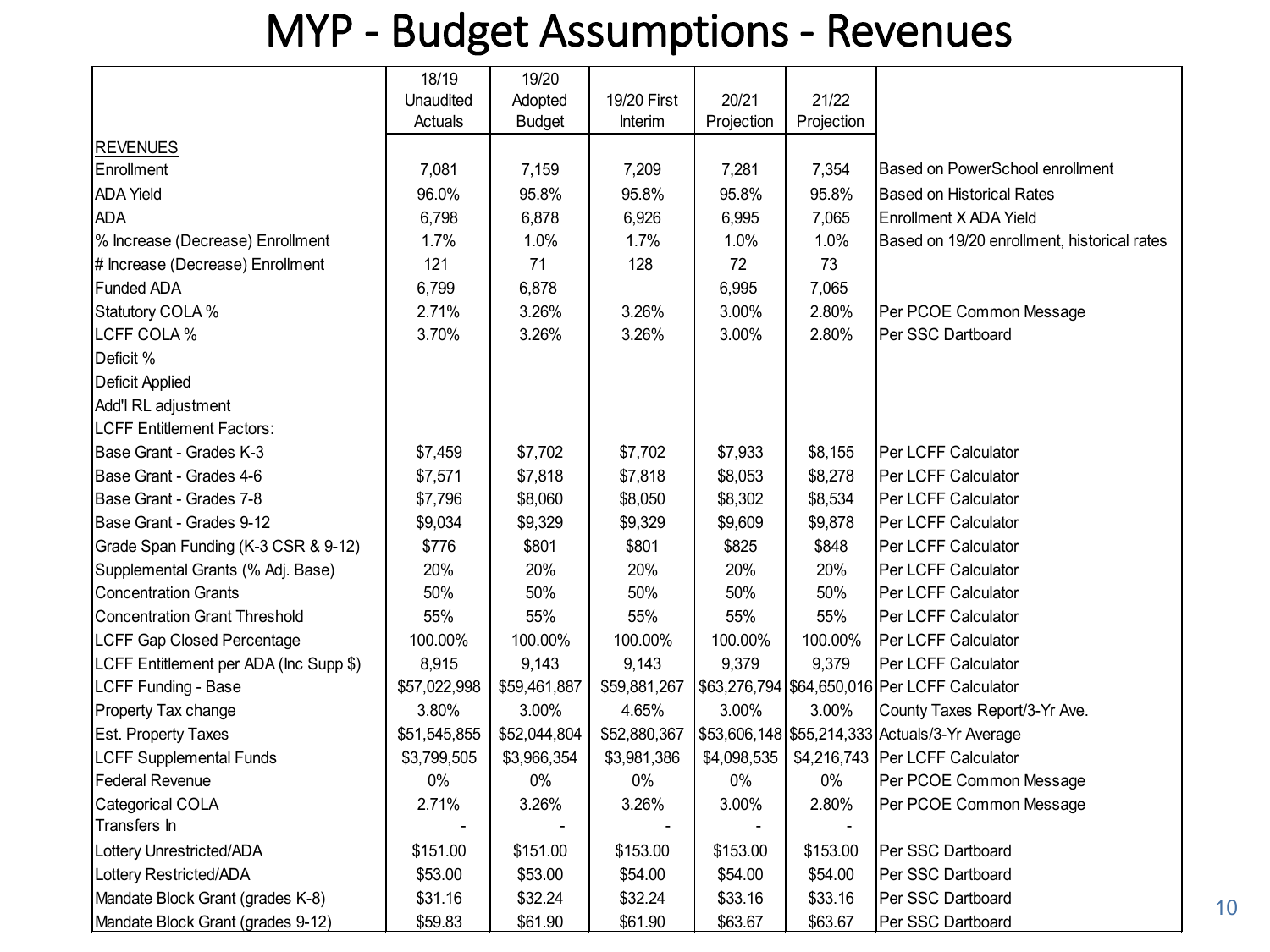#### MYP - Budget Assumptions - Expenditures

|                                                 | 18/19       | 19/20         |             |             |             |                                        |
|-------------------------------------------------|-------------|---------------|-------------|-------------|-------------|----------------------------------------|
|                                                 | Unaudited   | Adopted       | 19/20 First | 20/21       | 21/22       |                                        |
|                                                 | Actuals     | <b>Budget</b> | Interim     | Projection  | Projection  |                                        |
| <b>EXPENDITURES</b>                             |             |               |             |             |             |                                        |
| <b>Certificated New Positions - FTE</b>         | 3.1         | 4.0           | 4.0         | 3.0         | 3.0         | <b>Based on Enrollment Projections</b> |
| Cert. New Positions for New Schools             | 0.0         | 0.0           | 0.5         | 1.5         | 1.0         | 20/21 New Elementary, 21/22 New H.S.   |
| <b>Estimated Retirements/Resignations - FTE</b> | 21.8        | 0.0           | 0.0         | 0.0         | 0.0         | <b>Based on Notifications</b>          |
| Reductions in Staffing - FTE                    | 0.0         | 0.0           | 0.0         | 0.0         | 0.0         |                                        |
| Staffing Ratios:                                |             |               |             |             |             |                                        |
| TK/Kindergarten                                 | 25:1        | 25:1          | 25:1        | 25:1        | 25:1        | Per Contract - District-wide           |
| $1 - 3$                                         | 25:1        | 25:1          | 25:1        | 25:1        | 25:1        | Per Contract - District-wide           |
| $4 - 5$                                         | 31:1        | 31:1          | 31:1        | 31:1        | 31:1        | Per Contract                           |
| $6 - 8$                                         | 32:1        | 32:1          | 32:1        | 32:1        | 32:1        | Per Contract                           |
| $9 - 12$                                        | 36:1        | 36:1          | 36:1        | 36:1        | 36:1        | Per Contract                           |
| Certificated Step/Column                        | 1.70%       | 1.70%         | 1.70%       | 1.70%       | 1.70%       |                                        |
| Avg. teacher compensation                       | \$106,752   | \$107,840     | \$107,840   | \$109,673   | \$111,538   |                                        |
| <b>Classified New Positions - FTE</b>           | 2.4         | 0.0           | 0.0         | 0.0         | 0.0         |                                        |
| <b>Classified New Positions for New Schools</b> | 0.0         | 0.0           | 0.0         | 4.7         | 10.5        | 20/21 New Elementary, 21/22 New H.S.   |
| <b>Estimated Retirements - FTE</b>              | 3.0         | 0.0           | 0.0         | 0.0         | 0.0         |                                        |
| Reductions in Staffing - FTE                    | 0.0         | 0.0           | 0.0         | 0.0         | 0.0         |                                        |
| Classified Step/Column                          | 1.40%       | 1.40%         | 1.40%       | 1.40%       | 1.40%       |                                        |
| Health Benefits per FTE                         | \$14,424    | \$14,424      | \$14,424    | \$14,424    | \$14,424    | <b>Contribution Capped</b>             |
| CalPERS Employer Rate                           | 18.062%     | 20.733%       | 19.721%     | 22.70%      | 24.60%      | Per PCOE Common Message                |
| <b>Classified Total Statutory Benefits Rate</b> | 27.082%     | 29.773%       | 28.761%     | 31.74%      | 33.94%      |                                        |
| CalSTRS Employer Rate                           | 16.28%      | 16.70%        | 17.10%      | 18.40%      | 18.10%      | Per SSC Dartboard - May Revise         |
| Certificated Total Statutory Benefits Rate      | 19.10%      | 19.54%        | 19.940%     | 21.24%      | 20.94%      |                                        |
| Transfers Out                                   | \$81,200    | \$350,755     | \$350,755   | \$214,572   | \$337,117   | Adult Ed, Cafeteria, Fund 17 Wetlands  |
| Contribution to RRM                             | \$1,877,987 | \$1,877,987   | \$2,313,776 | \$2,313,776 | \$2,313,776 | 3% of GF 18-19 Expenditures - 2019-20  |
| Designated for Economic Uncertainty             | 3%          | 3%            | 3%          | 3%          | 3%          |                                        |
| Site Allocations:                               |             |               |             |             |             |                                        |
| Elementary                                      | \$47.00     | \$47.00       | \$47.00     | \$47.00     | \$47.00     |                                        |
| Middle School                                   | \$58.50     | \$58.50       | \$58.50     | \$58.50     | \$58.50     |                                        |
| <b>High School</b>                              | \$83.75     | \$83.75       | \$83.75     | \$83.75     | \$83.75     |                                        |
| Lottery per teacher                             | \$500       | \$500         | \$500       | \$500       | \$500       | Per Contract                           |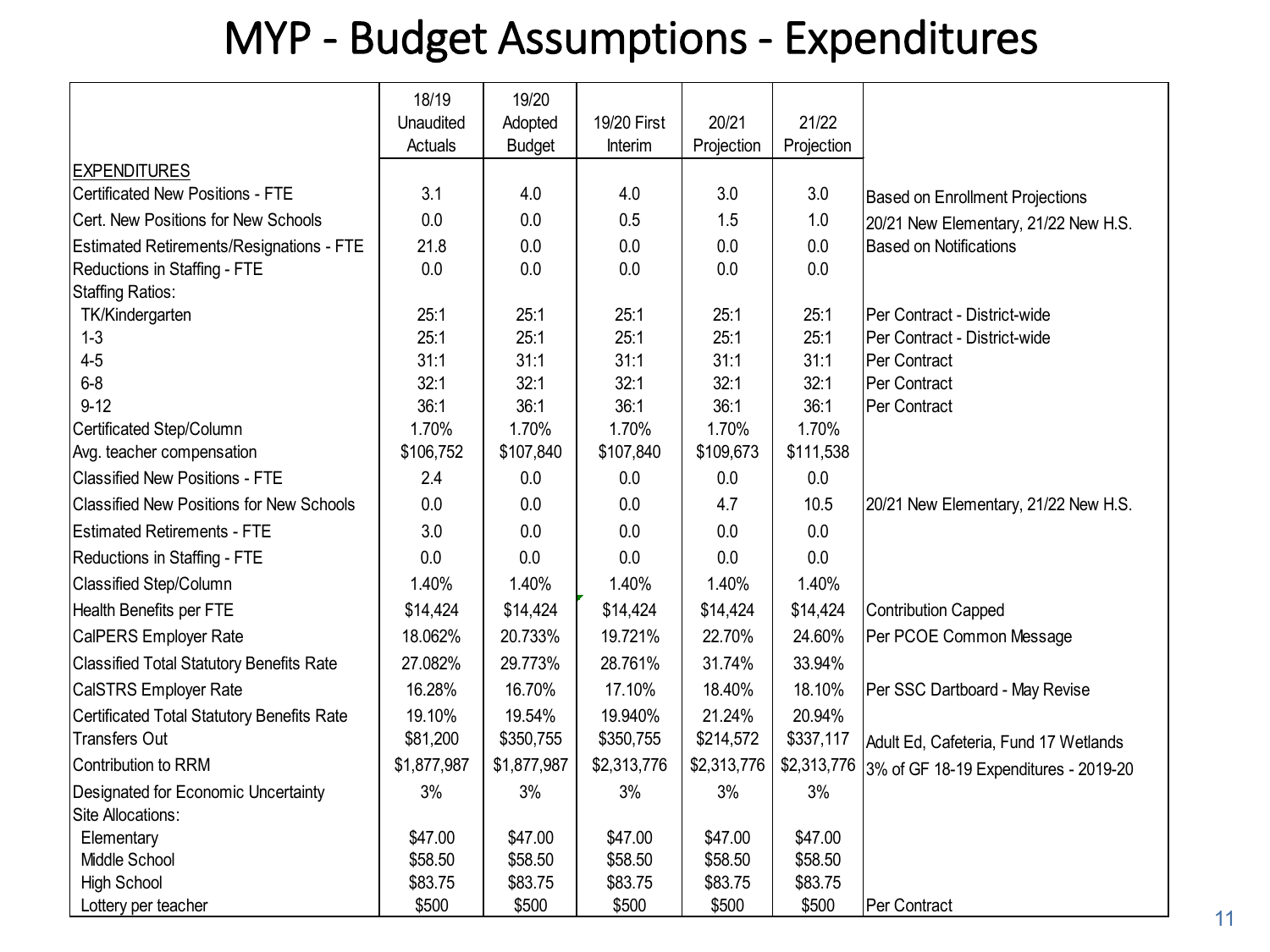## Local Control Funding Formula (LCFF)

- The 2019-20 statutory COLA remains at 3.26%, as do the projected 2020-21 and 2021-22 COLAs (3.0% and 2.8%, respectively).
- As of First Interim Reporting the State Legislative Analyst Office has revised the estimated 2020-21 statutory COLA down to 1.79% (3.0% at State Budget adoption).
	- This reduction would equate to approximately \$800,000 in on-going reduced LCFF funding for 2020-21.
- The LAO has suggested to the Legislature that they may want to consider funding a higher COLA than is statutorily required as significant changes in this key component of the multi-year budgeting can have a significant impact on local education institutions.
- In January, the Governor will propose his 2020-21 Governor's State Budget and we will assess what financial impact the proposed COLA will have in the District's 2020- 21 budget.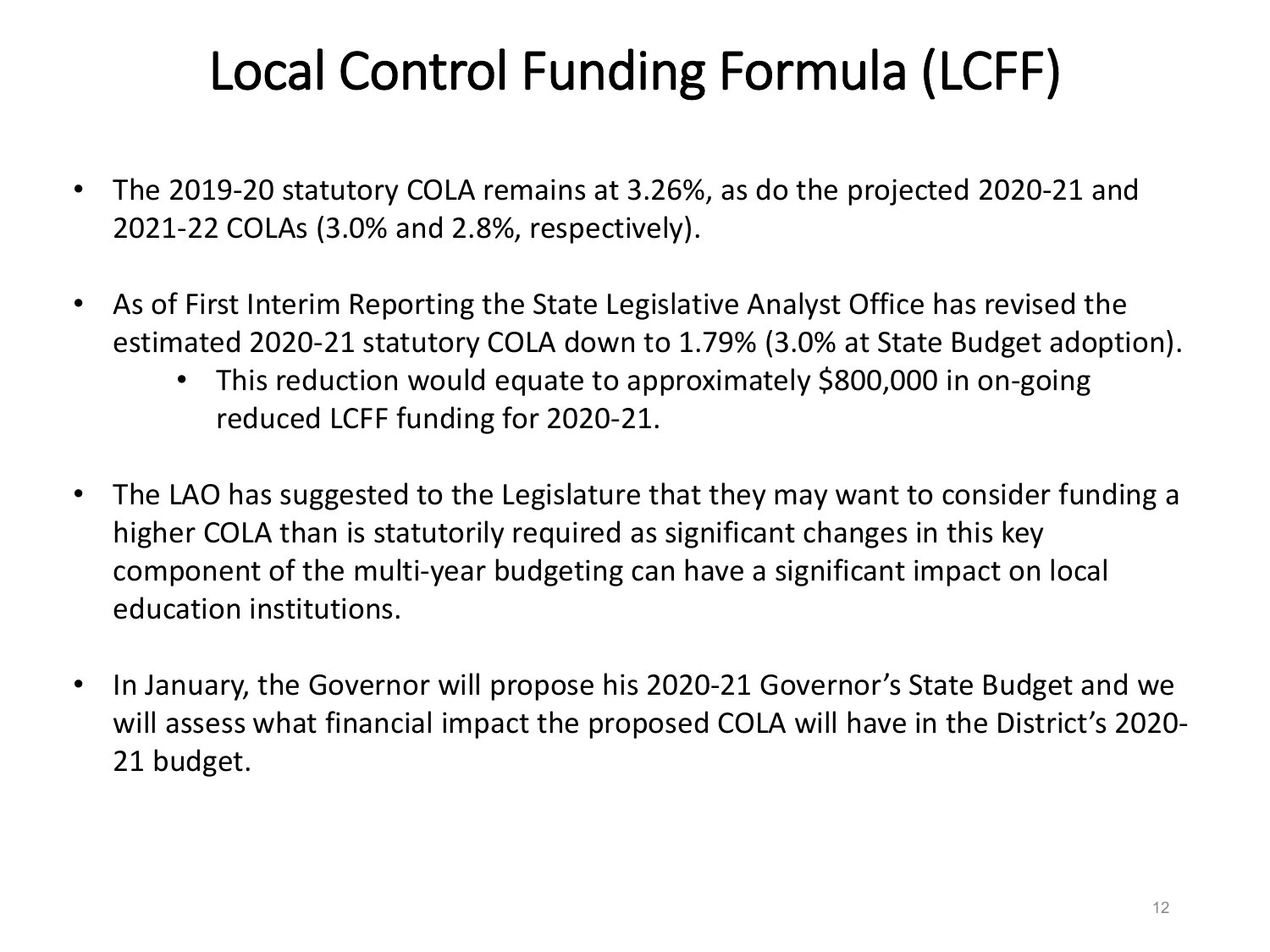### Enrollment and ADA

For the 2018-19 school year, the District CALPADS enrollment increased by 121 students, an increase of 50 students over projection and an overall 1.7% increase. In the past few years, the District has ended the year with actual P-2 enrollment greater than projected, and accordingly at First Interim we have adjusted our enrollment growth percentage to 1.7% vs. 1.0% at Adopted Budget. Based on the updated growth percentage we project an enrollment increase of 128 students (57 students and 48 ADA higher than at Adopted Budget). This increase carries forward into the 2020-21 and 2021-22 budget years but enrollment growth remains projected at 1% in future years.

Enrollment and attendance information for the 2018-19 Unaudited Actuals, the current 2019-20 budget year and the next two budget years are listed below:

|                                  | 18/19          |                |            |            |
|----------------------------------|----------------|----------------|------------|------------|
|                                  | Unaudited      | 19/20 First    | 20/21      | 21/22      |
|                                  | <b>Actuals</b> | <b>Interim</b> | Projection | Projection |
| <b>REVENUES</b>                  |                |                |            |            |
| Enrollment                       | 7,081          | 7,209          | 7,281      | 7,354      |
| <b>ADA Yield</b>                 | 96.0%          | 95.8%          | 95.8%      | 95.8%      |
| <b>ADA</b>                       | 6,798          | 6,926          | 6,995      | 7,065      |
| % Increase (Decrease) Enrollment | 1.7%           | 1.7%           | 1.0%       | 1.0%       |
| # Increase (Decrease) Enrollment | 121            | 128            | 72         | 73         |

In the 2020-21 budget year the District will be opening the new Scott M. Leaman Elementary School (LES) as well as John Adams Academy (JAA) charter will be building a new school site and expanding grades at their charter. Any enrollment increase from LES or decrease from JAA in the 2020-21 budget year has not been included in the budget at this time. As we move closer to these events we will assess any possible enrollment changes.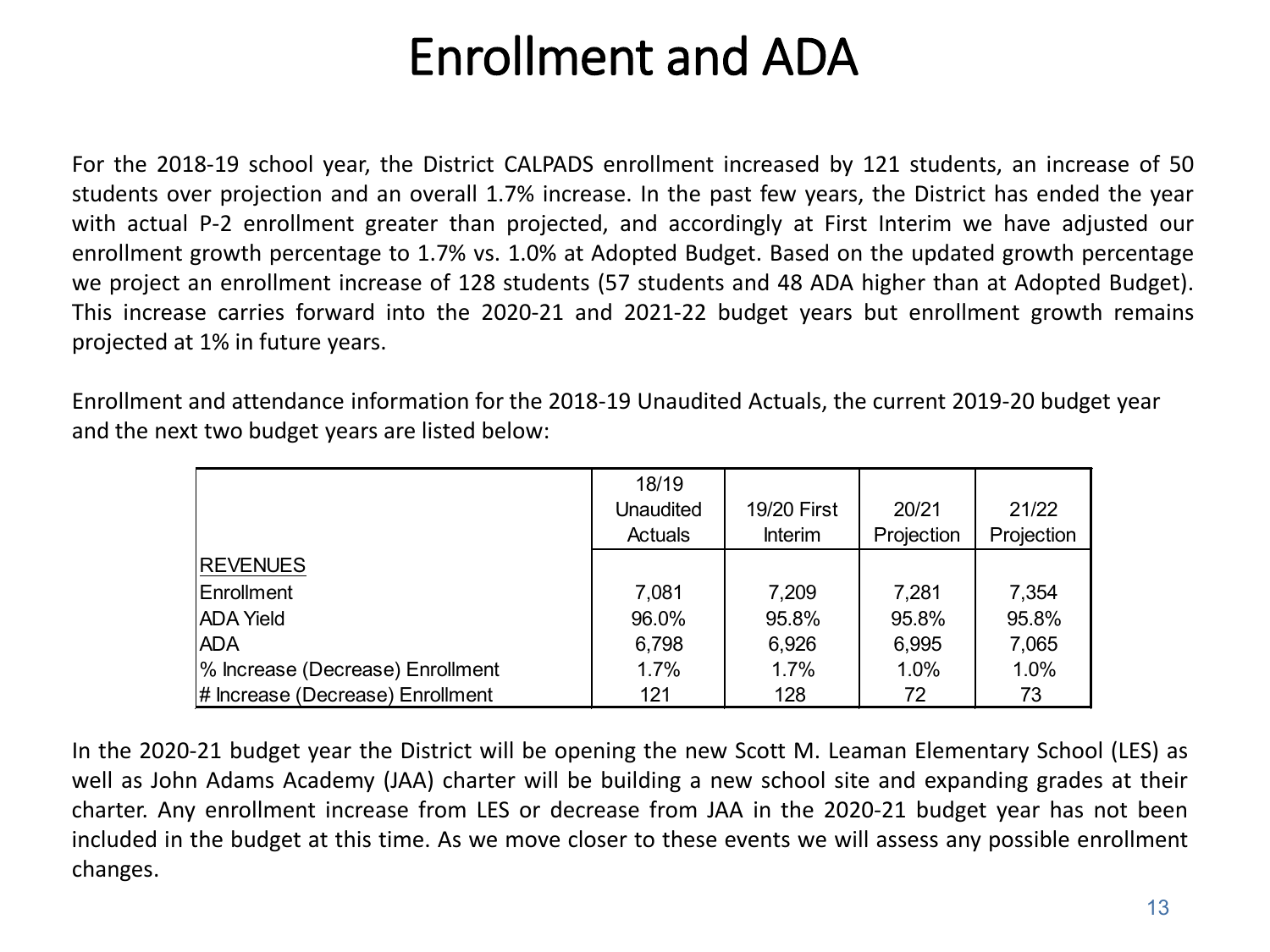## CALSTRS and CALPERS Employer Contributions

The 2019-20 state budget included some pension relief for public education employers; specifically a \$3.15 billion non-Prop 98 general fund payment on behalf of employers to the CalSTRS and CalPERS Schools Pool.

The CalSTRS employer contributions rates are as follows:

- 17.1% in 2019-20
- $\cdot$  18.4% in 2020-21
- 18.1% in 2021-22

CalPERS employer contributions rates are as follows:

- 19.721% in 2019-20
- $22.7\%$  in 2020-21
- 24.6% in 2021-22

The projected CalSTRS and CalPERS costs associated with the employer rates increase over the next three years are as follows:

|                                                         |  | 2019-20   | 2020-2021 |                  |  | 2021-2022  |  |  |
|---------------------------------------------------------|--|-----------|-----------|------------------|--|------------|--|--|
| <b>STRS Additional Costs Per Year</b>                   |  | 139,927   | - \$      | $447,456$   \$   |  | (108, 315) |  |  |
| <b>PERS Additional Costs Per Year</b>                   |  | 163,692   |           | 303,491          |  | 208,752    |  |  |
|                                                         |  | 303,620   | - \$      | 750,947          |  | 100,437    |  |  |
| <b>STRS Additional Costs - Cumulative (since 16/17)</b> |  | 1,784,996 |           | $2,232,452$   \$ |  | 2,124,137  |  |  |
| <b>PERS Additional Costs - Cumulative (since 16/17)</b> |  | 655,357   |           | 958,849          |  | 1,167,601  |  |  |
|                                                         |  | 2,440,354 |           | 3,191,301        |  | 3,291,738  |  |  |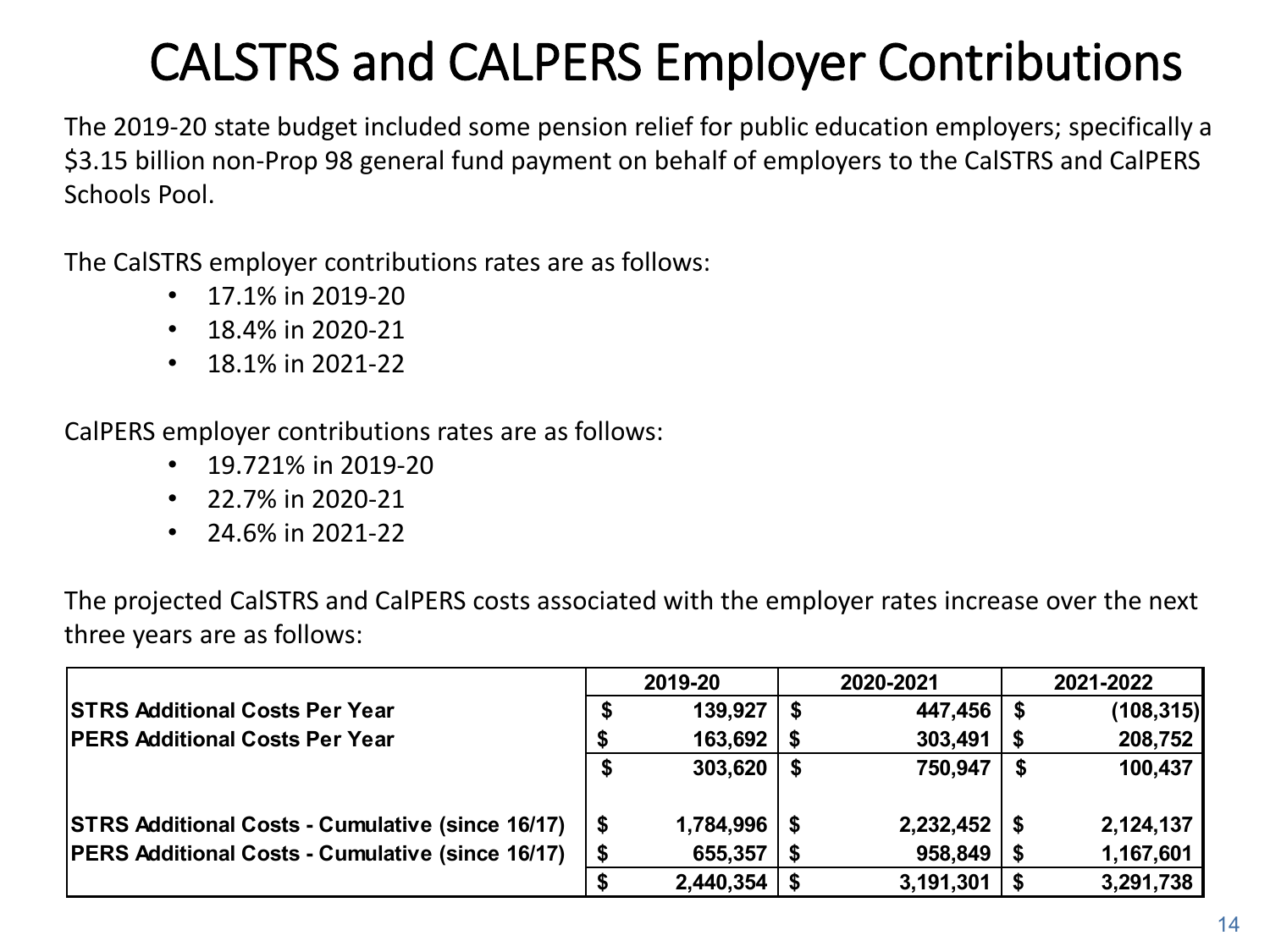## Multiple Year Projections  $-1$ <sup>st</sup> Interim

| Revenues<br>LCFF Funding - Base<br>LCFF Funding - Supplemental                                                                                                                                                                                      | <b>First Interim</b><br>2019-20<br>Combined<br>60,877,151<br>3,981,386                                           | Projection<br>2020-2021<br>Combined<br>63,276,794<br>4,098,535                                                   | Projection<br>2021-2022<br><b>Combined</b><br>65,645,900<br>4,216,743                                            | <b>LCFF Funding includes</b><br>Projected COLA<br>Funding per DOF and<br>FCMAT LCFF Calculator<br>One time Federal &                                                                                                                         |
|-----------------------------------------------------------------------------------------------------------------------------------------------------------------------------------------------------------------------------------------------------|------------------------------------------------------------------------------------------------------------------|------------------------------------------------------------------------------------------------------------------|------------------------------------------------------------------------------------------------------------------|----------------------------------------------------------------------------------------------------------------------------------------------------------------------------------------------------------------------------------------------|
| <b>Federal Revenue</b><br><b>State Revenue</b>                                                                                                                                                                                                      | 2,767,929<br>6,526,683                                                                                           | 2,309,839<br>6,372,216                                                                                           | 2,309,839<br>6,372,216                                                                                           | State funding removed<br>from 20/21 and 21/22.                                                                                                                                                                                               |
| Local Revenue                                                                                                                                                                                                                                       | 4,706,452                                                                                                        | 3,969,172                                                                                                        | 3,969,172                                                                                                        |                                                                                                                                                                                                                                              |
| <b>Total Revenue</b><br>Expenditures<br><b>Certificated Salaries</b><br><b>Classified Salaries</b><br><b>Benefits</b><br><b>Books and Supplies</b><br>Other Services & Oper. Exp<br>Capital Outlay<br>Other Outgo 7xxx<br>Transfer of Indirect 73xx | 78,859,601<br>33,316,018<br>9,866,926<br>19,865,275<br>6,053,567<br>8,275,581<br>804,085<br>2,252,303<br>(3,782) | 80,026,556<br>34,419,672<br>10,187,696<br>21,235,203<br>3,663,691<br>7,584,875<br>81,792<br>2,252,303<br>(3,782) | 82,513,870<br>35,309,326<br>10,777,909<br>21,858,427<br>3,823,816<br>7,778,419<br>81,792<br>2,047,228<br>(3,782) | Salaries include step &<br>column cost and<br>increasing STRS & PERS<br>employer contribution<br>rates. No negotiated<br>⊻<br>salary increase<br>included in 20/21 or<br>21/22.<br>One time State funding<br>removed from 20/21<br>and 21/22 |
| <b>Total Expenditures</b>                                                                                                                                                                                                                           | 80,429,973                                                                                                       | 79,421,450                                                                                                       | 81,673,135                                                                                                       |                                                                                                                                                                                                                                              |
| Deficit/Surplus<br>Transfers In<br>Transfers out<br>Contributions to Restricted                                                                                                                                                                     | (1,570,372)<br>15,180<br>(351,685)                                                                               | 605,106<br>(214, 572)                                                                                            | 840,735<br>(337,117)                                                                                             | <b>Increased GF</b><br>contribution to Fund 13<br>for additional on-going<br><b>Food Services staffing</b>                                                                                                                                   |
| Net increase (decrease) in Fund Balance<br><b>Beginning Balance</b>                                                                                                                                                                                 | (1,906,877)<br>11,502,577                                                                                        | 390,534<br>9,595,700                                                                                             | 503,617<br>9,986,234                                                                                             | due to new Elementary<br>in 20/21 and High School<br>in 21/22.                                                                                                                                                                               |
| <b>Ending Fund Balance</b>                                                                                                                                                                                                                          | 9,595,700                                                                                                        | 9,986,234                                                                                                        | 10,489,851                                                                                                       |                                                                                                                                                                                                                                              |

**Positive Certification – Adequate reserves and cash** <sup>15</sup>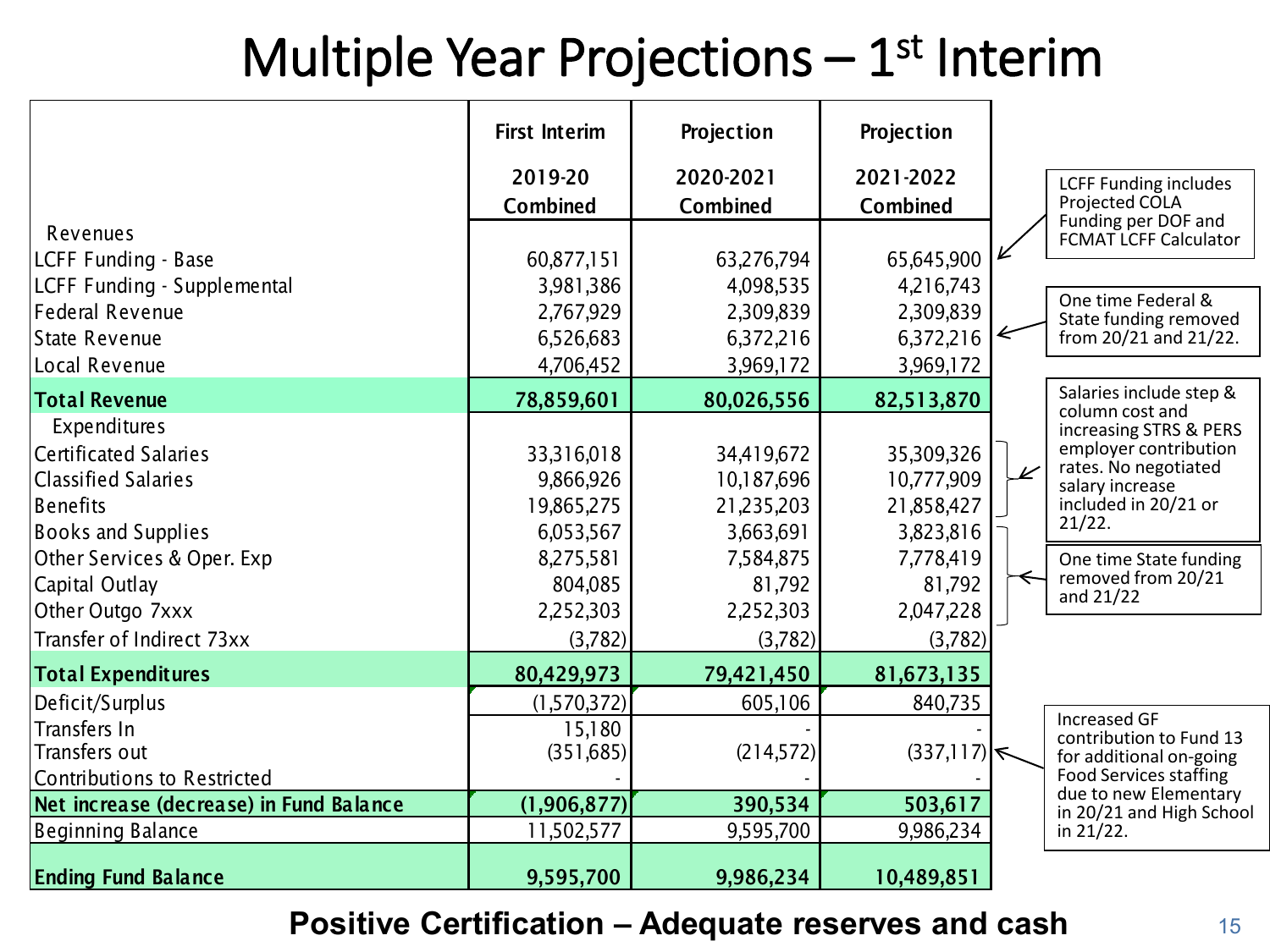## Multiple Year Projections - 1st Interim

#### **Expenditures for New Elementary and High School**

Included in the 2020-21 and 2021-22 budget years are expenditures related to the startup and ongoing operational costs of the two new schools, Scott M. Leaman Elementary (opening Fall 2020) and Twelve Bridges High School (opening Fall 2021). We have included ongoing expenses for administration, office/clerical, custodial, grounds and cafeteria staffing along with any additional certificated support staffing as part of the operations of the school in the appropriate years.

We have not included any increase in teacher staffing in the two budget years due to the opening of the two new schools because any potential revenue from to enrollment growth is also not included in the budget years. As we move closer to the opening of each school we will continue to adjust the budget for the appropriate operations of the elementary school and high school.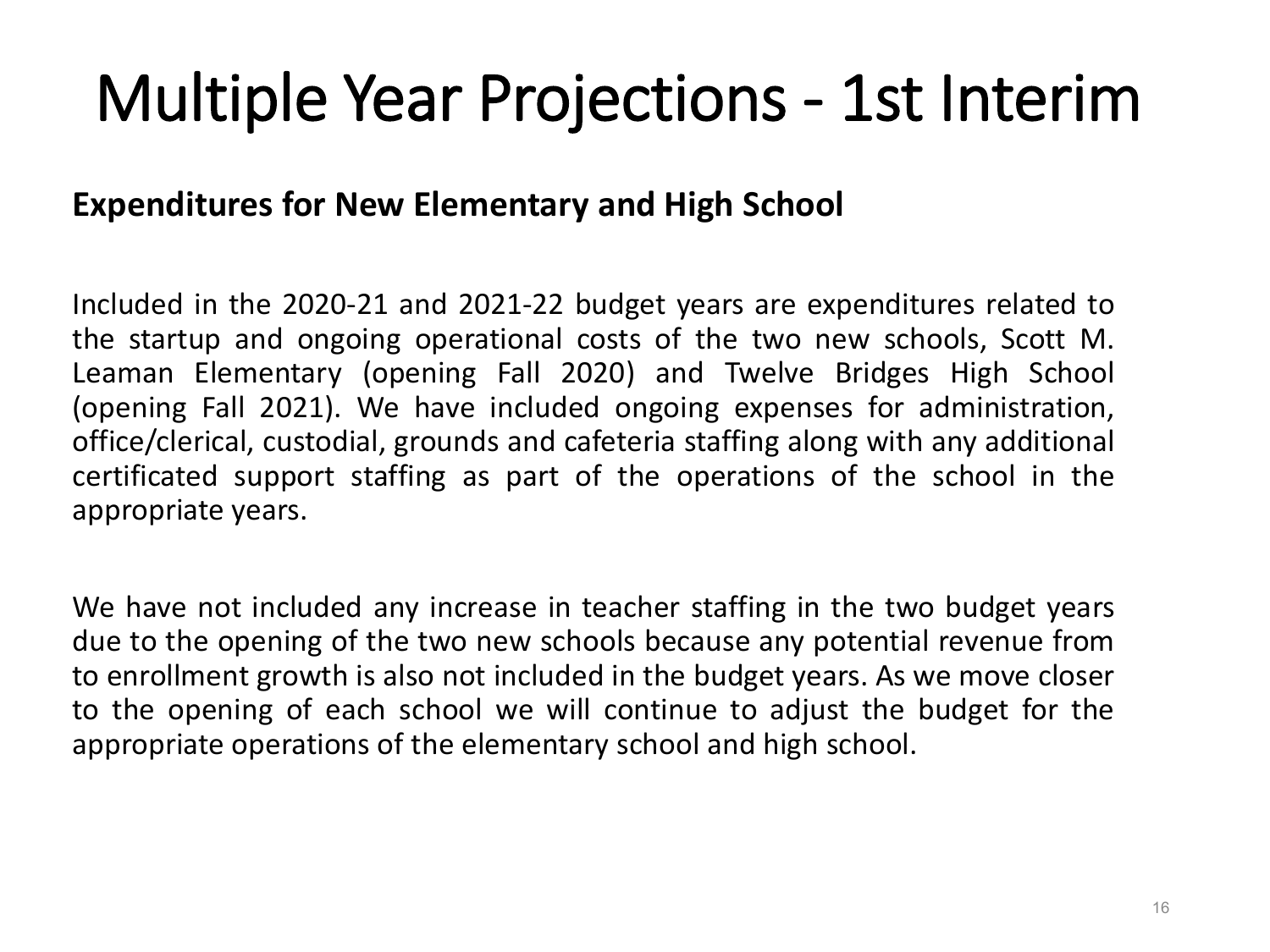## Components of Fund Balance  $-1$ <sup>st</sup> Interim

| 2019-20 Ending Fund               |                                               |                      |                 |                 |
|-----------------------------------|-----------------------------------------------|----------------------|-----------------|-----------------|
| <b>Balance Components</b>         |                                               | <b>First Interim</b> | Projection      | Projection      |
| \$9,595,700:                      |                                               | 2019-20              | 2020-2021       | 2021-2022       |
|                                   |                                               | Combined             | <b>Combined</b> | <b>Combined</b> |
|                                   | <b>Components of Ending Fund Balance</b>      |                      |                 |                 |
| Nonspendable:                     | Nonspendable:                                 |                      |                 |                 |
| \$5,000                           | Revolving Cash                                | 5,000                | 5,000           | 5,000           |
| <b>Restricted:</b>                | Restricted - Federal/State/Local Programs     |                      |                 |                 |
| \$1,148,732                       | Reserve - Designated Programs                 | 1,148,732            | 1,817,421       | 2,551,294       |
| <b>Reserve for EU (3%):</b>       | Unassigned/Unappropriated:                    |                      |                 |                 |
| \$2,423,450                       | Reserve - Economic Uncertainty @ 3%           | 2,423,450            | 2,389,081       | 2,460,308       |
| <b>Board designated:</b>          | Reserve - Special Education Preschool Funds   |                      | 756,840         | 1,513,680       |
| \$669,641 - Charter Technical     | Reserve - Additional LCFF Supplemental        |                      |                 |                 |
| <b>Assistance &amp; Textbooks</b> | Required Increase Budget 20-21, 21-22 & 22-23 |                      | 56,149          | 113,357         |
| -and-                             | Reserve - Start Up - Elementary 20/21         | 510,000              |                 |                 |
| \$2,010,000 - Start-up            | Reserve - Start Up - High School 21/22        | ,500,000             | 1,500,000       |                 |
| <b>Elementary and</b>             | Reserve - One-Time Science Adoption 20/21     | 400,000              | 400,000         | 400,000         |
| <b>High School</b>                | Reserve - Charter Technical Assistance        | 269,641              | 269,641         | 269,641         |
| <b>Unassigned Surplus:</b>        | Reserve - Unassigned Economic Uncertainty     |                      |                 |                 |
| \$3,338,887                       | surplus/(deficit)                             | 3,338,877            | 2,792,102       | 3,176,572       |
|                                   | <b>Total Ending Fund Balance</b>              | 9,595,700            | 9,986,234       | 10,489,851      |

For the 2019-20 budget year and next two budget years the district is meeting the minimum 3% *Reserve for Economic Uncertainties*. Along with this reserve, the district is reserving restricted programs funds, funds for additional required supplemental program spending increases in the appropriate years and a reserve for charter technical assistance. Amounts that are not specifically identified for designated uses as noted above are included in the Reserve – Unassigned Economic Uncertainty Surplus totaling \$3,338,877, \$2,792,102 and \$3,176,572 in the respective budget years.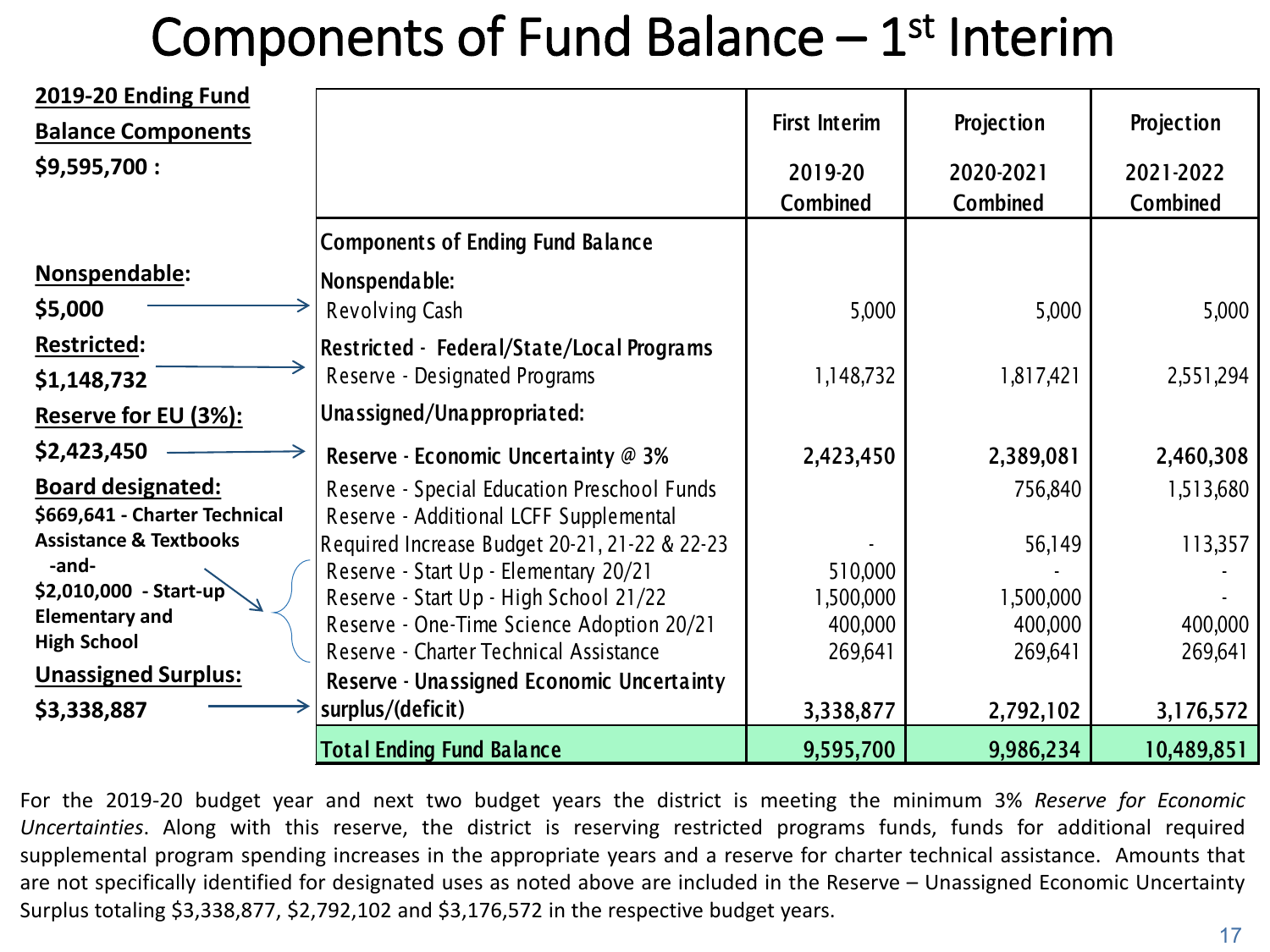### District – Other Funds

Included below are the other funds of the District. The budgets have been updated to reflect budget adjustments up to the First Interim reporting period. Also, the actual 2018-19 Ending Fund Balances have been carried forward and are reflected the 2019-20 First interim budget.

#### **OTHER FUNDS WESTERN PLACER UNIFIED SCHOOL DISTRICT 2019-20 FIRST INTERIM**

|                                                     | 2019-20 FIRST INTERIM |                     |    |                 |    |                     |    |                     |  |
|-----------------------------------------------------|-----------------------|---------------------|----|-----------------|----|---------------------|----|---------------------|--|
|                                                     |                       | <b>Beginning</b>    |    |                 |    |                     |    | <b>Ending</b>       |  |
|                                                     |                       | <b>Fund Balance</b> |    | <b>Revenues</b> |    | <b>Expenditures</b> |    | <b>Fund Balance</b> |  |
|                                                     |                       |                     |    |                 |    |                     |    |                     |  |
| <b>Fund 11 - Adult Education Fund</b>               | \$                    | 22,908              | \$ | 71,682          | \$ | 71,682              | \$ | 22,908              |  |
| <b>Fund 12 - Child Development Fund</b>             | \$                    | 10,854              | \$ |                 | \$ |                     | \$ | 10,854              |  |
| <b>Fund 13 - Cafeteria Fund</b>                     | \$                    | 5,946               | \$ | 1,977,837       | \$ | 1,976,907           | \$ | 6,876               |  |
| Fund 17 - Special Reserve for Other Than            |                       |                     |    |                 |    |                     |    |                     |  |
| <b>Capital Outlay</b>                               | \$                    | 524,218             | \$ | 220,500         | \$ |                     | \$ | 744,718             |  |
| <b>Fund 21 - Building Fund</b>                      | \$                    | 62,856,493          | \$ | 19,490,537      |    | \$78,115,378        | \$ | 4,231,652           |  |
| <b>Fund 25 - Capital Facilities Fund</b>            | \$                    | 212,913             | \$ | 504,000         | \$ | 544,163             | \$ | 172,750             |  |
| <b>Fund 35 - County Schools Facilities Fund</b>     | \$                    | 83,384              | \$ | 3,006,000       | \$ | 11,740              | \$ | 3,077,644           |  |
| <b>Fund 40 - Special Reserve for Capital Outlay</b> |                       |                     |    |                 |    |                     |    |                     |  |
| <b>Projects</b>                                     | \$                    | 82,800              | \$ | 3,000           | \$ | 15,180              | \$ | 70,620              |  |
| <b>Fund 49 - Debt Service Fund for Blended</b>      |                       |                     |    |                 |    |                     |    |                     |  |
| <b>Component Units</b>                              | \$                    | 5,640,229           | \$ | 7,733,155       | \$ | 7,062,421           | \$ | 6,310,963           |  |
| Fund 71 - Retiree Benefit Fund                      | \$                    | 7,143               | \$ | 125             | \$ |                     | \$ | 7,268               |  |
| <b>Fund 73 - Foundation Private-Purpose Trust</b>   |                       |                     |    |                 |    |                     |    |                     |  |
| <b>Fund</b>                                         | \$                    | 164,033             | \$ | 2,500           | \$ |                     | \$ | 166,533             |  |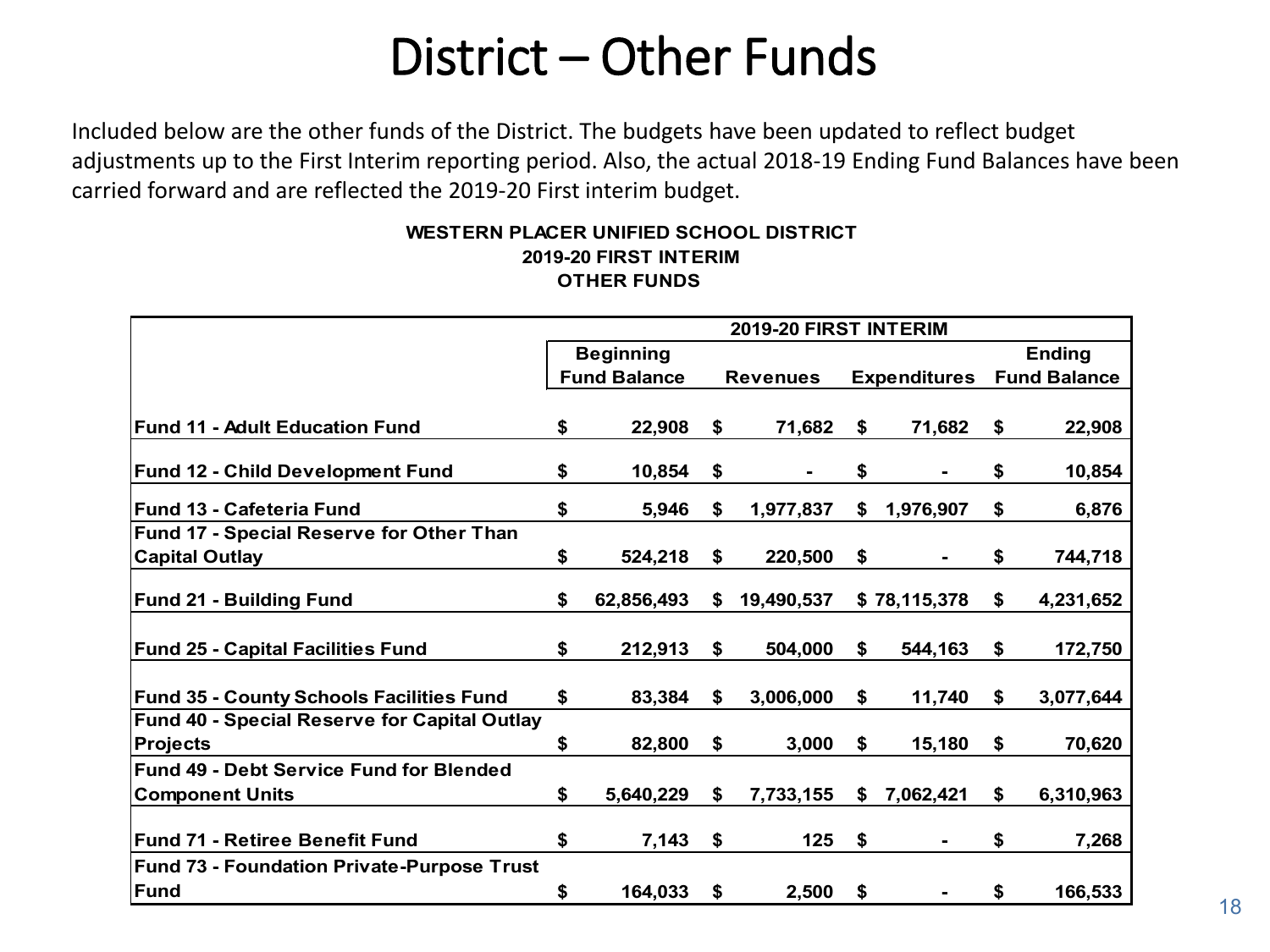### Next Steps

- Governor's 2020-21 State Budget Proposals SSC Workshop January 2020
- Presentation of Information from District LCAP Committee for 2020-21 January & February 2020
- Second Interim Report March 2020
- District Attendance Reporting (P-2) April 2020
	- Actual P-2 ADA may drive change in 2020-2021 Projected Funded ADA
- Governor's May Revision May 2020
- 2020-21 Budget Adoption and LCAP Approval By June 30, 2020